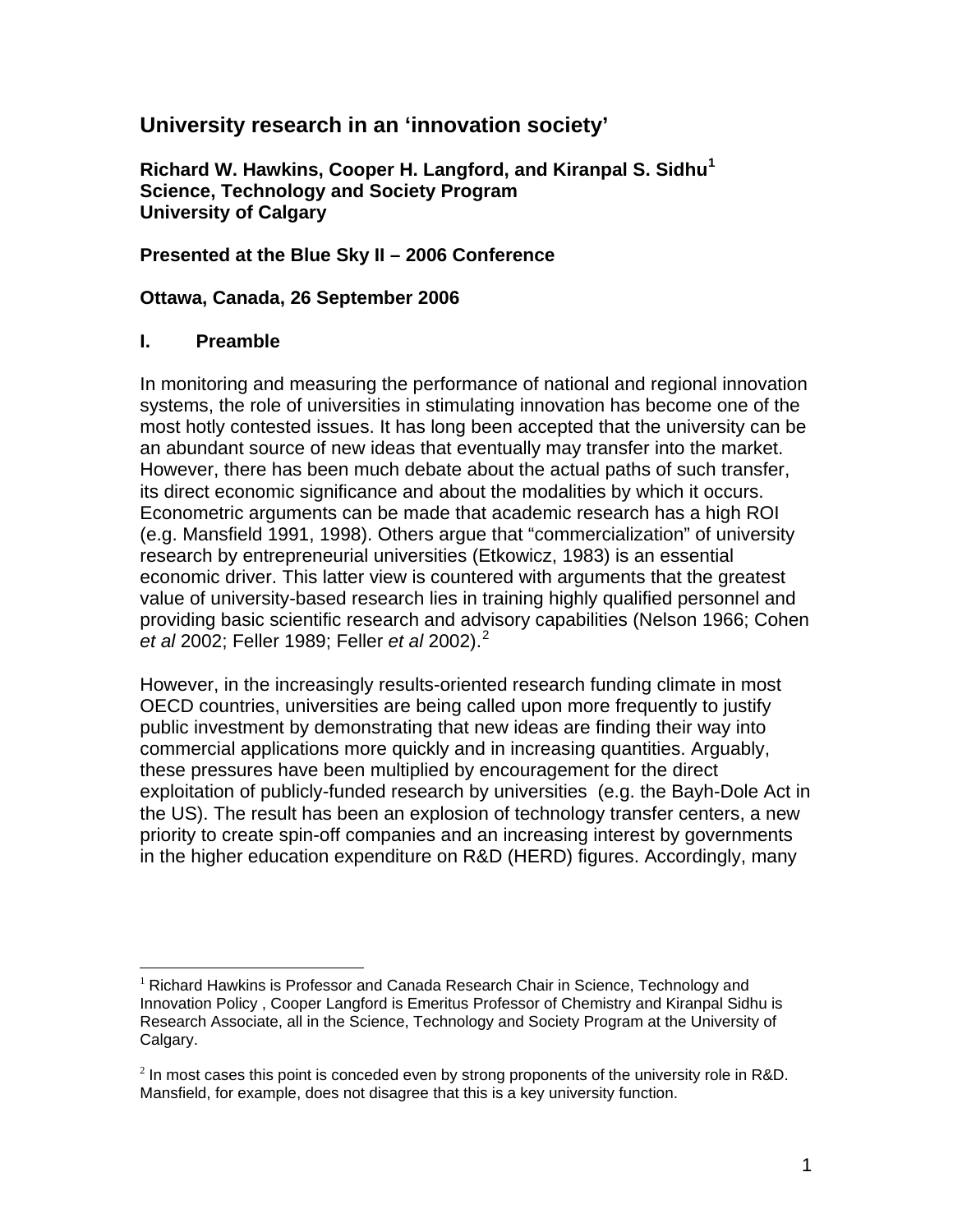universities have come to see knowledge transfer to industry as a way to leverage increased government funding of research. $3$ 

Problematically, it has always proven difficult to demonstrate the overall economic impact of publicly-funded, university-based research (Salter & Martin 2001). Moreover, most of the empirical evidence that has been produced to date tends either to question assumptions about the extent or significance of commercialization and spin-offs, or to suggest that the relationship is fragmentary, inconsistent and highly context dependent (Mowery *et al* 2001, Nelson *et al* 2001; Cohen *et al* 2002, Sampat *et al* 2003).

In this paper, we will suggest that there is yet an even more challenging problem. The conventional statistical definition of university-industry knowledge transfer (i.e. what we count and do not count) is tied to a very narrow conceptualization of innovation as a phenomenon; one that is oriented almost entirely to the production and application of new technology. As a consequence, evidence for the performance of university-industry knowledge transfers is gleaned more-orless exclusively from indicators associated with the inputs and outputs of natural science and engineering laboratories. Our contention is that the indicator regime, so oriented, misrepresents and very probably underestimates the role and value of university research in the innovation process.

We begin our discussion by re-conceptualizing the dynamics of innovation in terms other than the production of technology. Instead, we explore these dynamics in the context of an *'innovation society'*, a heuristic device for visualizing innovation not just in terms of individual new inputs – be they technologies, methods, organizational forms etc. – but in terms of the *assimilation and absorption* of factors like these by social groupings of various kinds, such that the result is observable change in behavior or practice. In other words, we propose to define and assess innovation in terms of what actual changes it produces in the socio-economic fabric, rather than in terms of any specific contributing factor, technological or otherwise.

Inevitably, this leads us away from currently dominant production-oriented perspectives and forces us to confront the problem of how *demand* for innovation is expressed and fulfilled. Specifically in the university-industry knowledge transfer context, we propose that demand factors determine the kinds of knowledge that industries require in order to be able to respond to the complexity of the socio-economic environments into which they seek to place the goods and services they develop and/or produce.

Within this framework, technology becomes but one of many knowledge streams that must come together in order for innovation to occur. By making no

<span id="page-1-0"></span> $\overline{a}$  $3$  For example, the Association of Universities and Colleges of Canada has openly proposed a 'deal' by which government research funding would double in return for a tripling of knowledge commercialization by the universities (AUCC 2004).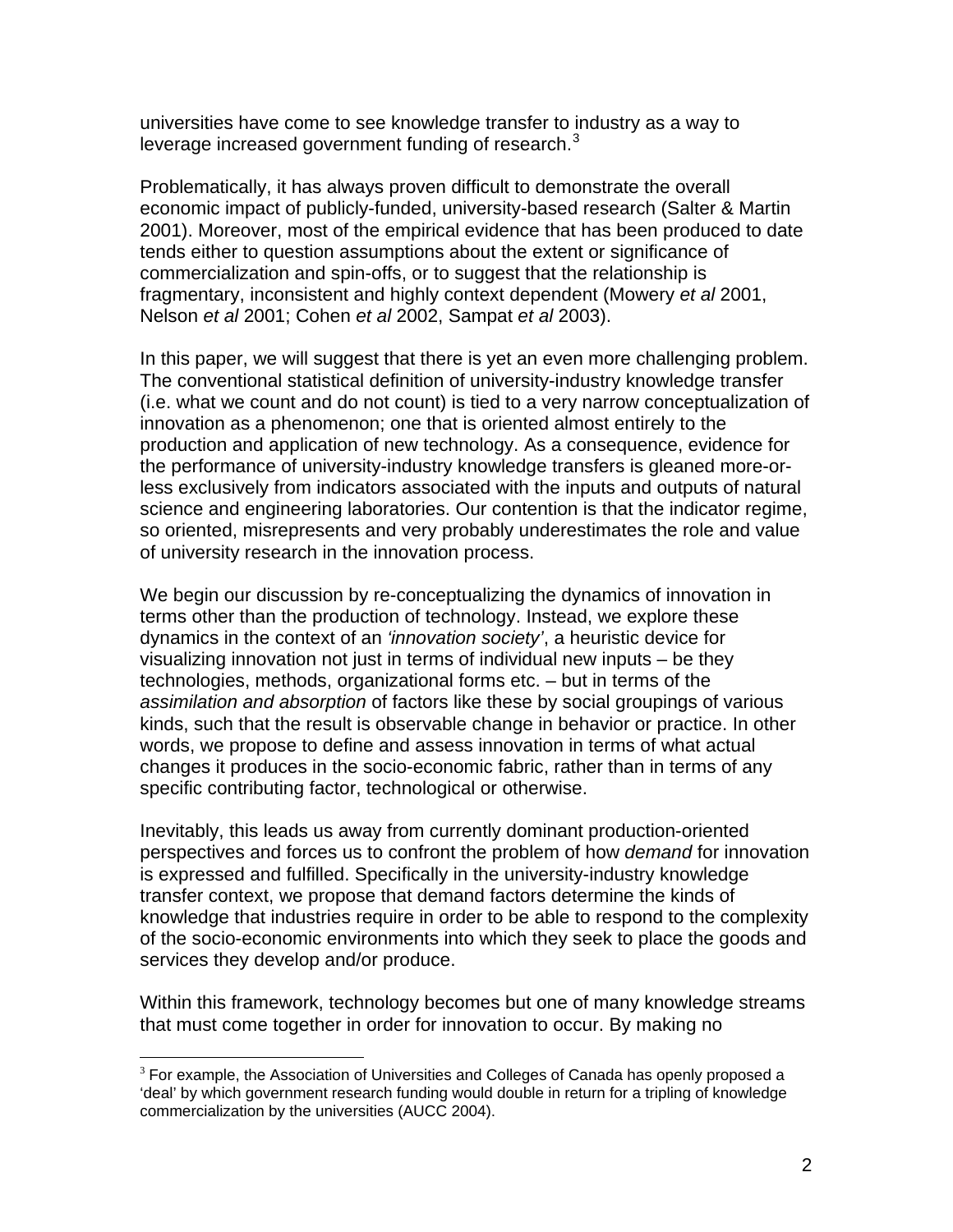assumptions that technology is necessarily a primary and causal factor in innovation, we gain far more scope for understanding the role of technology in a much more nuanced way, particularly as an interdependent or even dependent factor in innovation. From this standpoint, the scope of university-generated knowledge that might be directly relevant in any specific innovation context is broadened considerably.

Adopting the information society perspective, we next construct a critique of the current indicator regime for assessing the university contribution to the innovation system. We propose that the university occupies a unique and pivotal position in the innovation society. Universities do produce and sometimes directly exploit knowledge, but increasingly many other institutions both collaborate and compete with universities in this endeavor (Hicks 1995). But no other institution links the production of knowledge to the development, application and dissemination of knowledge production skills and capabilities. This significantly widens the number of potential knowledge transfer venues, very few of which are represented in the current indicator regime.

The innovation society framework allows scope to investigate a much fuller range of university-generated knowledge inputs that are or may become relevant to innovation. Many of these knowledge transfers do not emanate from basic or applied science laboratories. Instead, they may come from a diverse array of social, life and management sciences and in some cases also from the arts and humanities. Their role is to enhance our ability to understand, influence and exploit the socio-economic milieu in which innovation occurs. Building upon previous work by several scholars that suggests how we might be able to assess these inputs more systematically in an innovation context, we illustrate that the innovation society creates a variety of roles for many different kinds of knowledge and that no particular form is necessarily dominant. We propose that in order to understand the innovation process in more of its complexity, we need to begin valorizing and measuring more types of knowledge inputs.

Finally, with reference to case studies and examples of possible demandsensitive metrics we illustrate how different indicators could be developed that allow us to investigate the nature and modalities of university knowledge transfer more adequately. We conclude that the extent and significance of university knowledge transfer into the innovation process is likely much greater, more direct and more diverse than demonstrated in the current indicator regime and that it is possible within the conceptual framework of the innovation society to refine our understanding of the knowledge transfer process.

#### **II. The 'Innovation Society' – defining the socio-economic context for university knowledge transfer**

The simple linear model of innovation – wherein innovations are seen to flow from the transfer of basic scientific knowledge into applied research (R&D)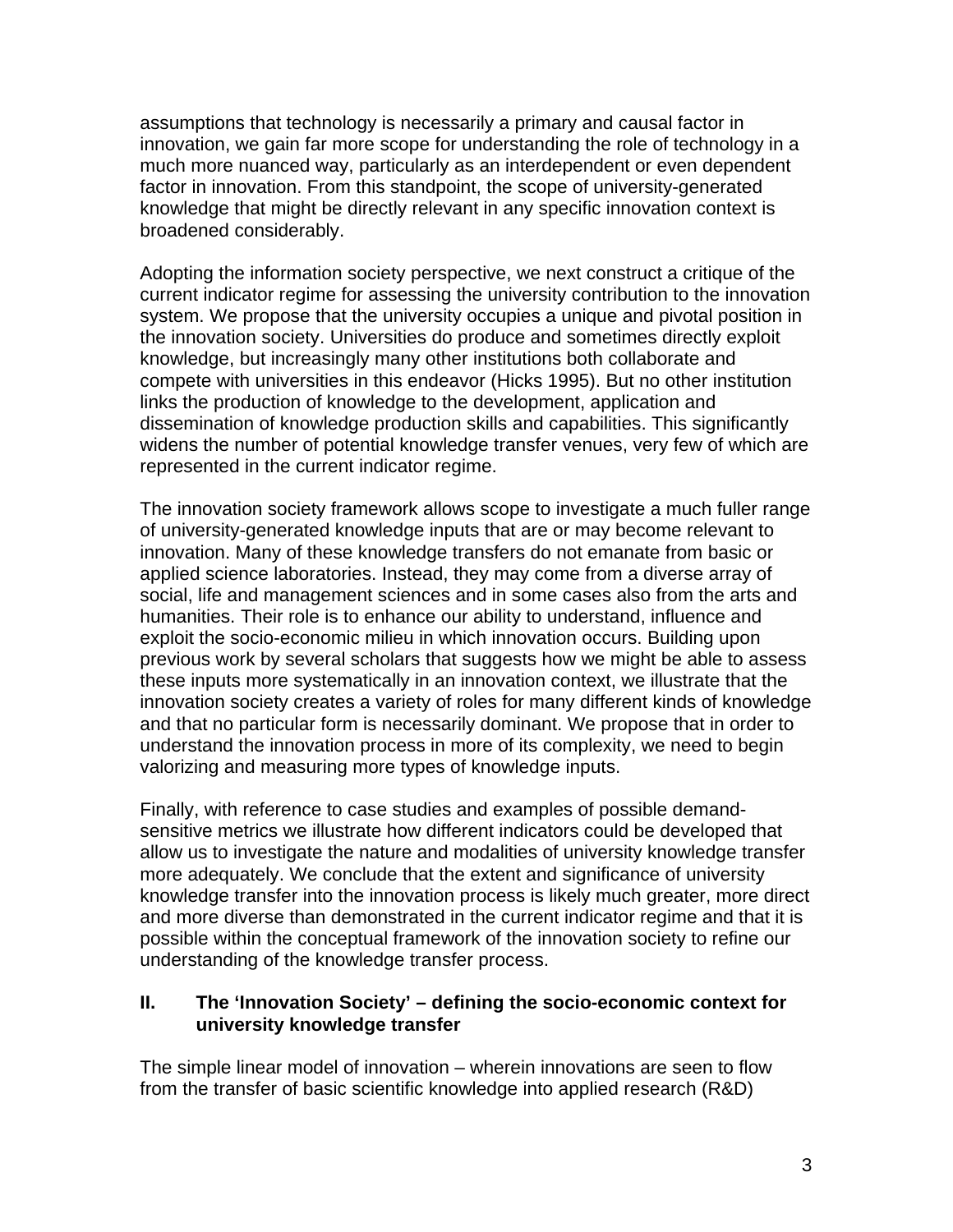contexts and thence into market applications – has been discredited by most scholars. All subsequent models have stressed the interactivity and reflexivity between basic and applied science and between technology and markets – commonly expressed in terms of feedback loops and interdependencies. Nevertheless, there remains a heavy emphasis on investigating innovation in the virtually exclusive context of technology – indeed, post Nelson & Winter (1977 & 1982) the focus has been predominantly upon the dynamics of technology production and adoption in firms.

Freeman (1994) suggests that the reasons for the historical emphasis on *technical* change have been methodological, reducing the broad and complex social parameters of innovation to a more manageable set of inputs and outputs for economic modeling purposes. Certainly he is correct, but economics is fundamentally a production-oriented science. Thus, technology is attractive as a surrogate for innovation because it is a measurable industrial output. It is not surprising therefore that for indicator purposes 'innovation' has been conceptualized almost exclusively as '*technological* innovation', irrespective of the nature or extent of the role actually played by technology in this process.

Thus, most of the indicators in current use (particularly patents, R&D data and publications data) are oriented in effect, to *invention*. This despite admonitions from virtually every significant scholar of innovation phenomena since Schumpeter that invention and innovation are different (even if related) and that the analytical parameters of innovation are far broader than technical change and indeed in many cases may not be related to technology at all.

Crucially for a more holistic 'societal' conceptualization of innovation, virtually none of the indicators in current use gives any adequate explanation for what *motivates* the innovation process in the first place. Most scholars would now agree that innovation does not occur simply in response to expressed demand for goods, which was the basic assumption of neo-classical economists who saw innovation merely as a new production function. But this is no excuse for the almost complete lack of systematic empirical investigation of demand factors.

Exploration of the demand issue – which might help explain the much broader social factors that make innovation possible – largely has been either sidelined altogether or confined to interpretive case studies. Over time, however, stimulated most recently by an intensified interest in service innovation, a growing band of social scientists has been taking the idea of a social calculus of innovation more seriously, dispelling the idea that innovation can or should be explained mainly in terms of conventional manufacturing-oriented factor inputs (Lancaster 1966; Cornwall 1977; Miles 2000; Stetterfield 2002; McMeekin *et al* 2002; Tidd & Hull 2003; Cowan *et al* 2004).

For producers, the motivation to innovate may be simply to gain advantage over other producers. But this may not correspond to how end users or consumers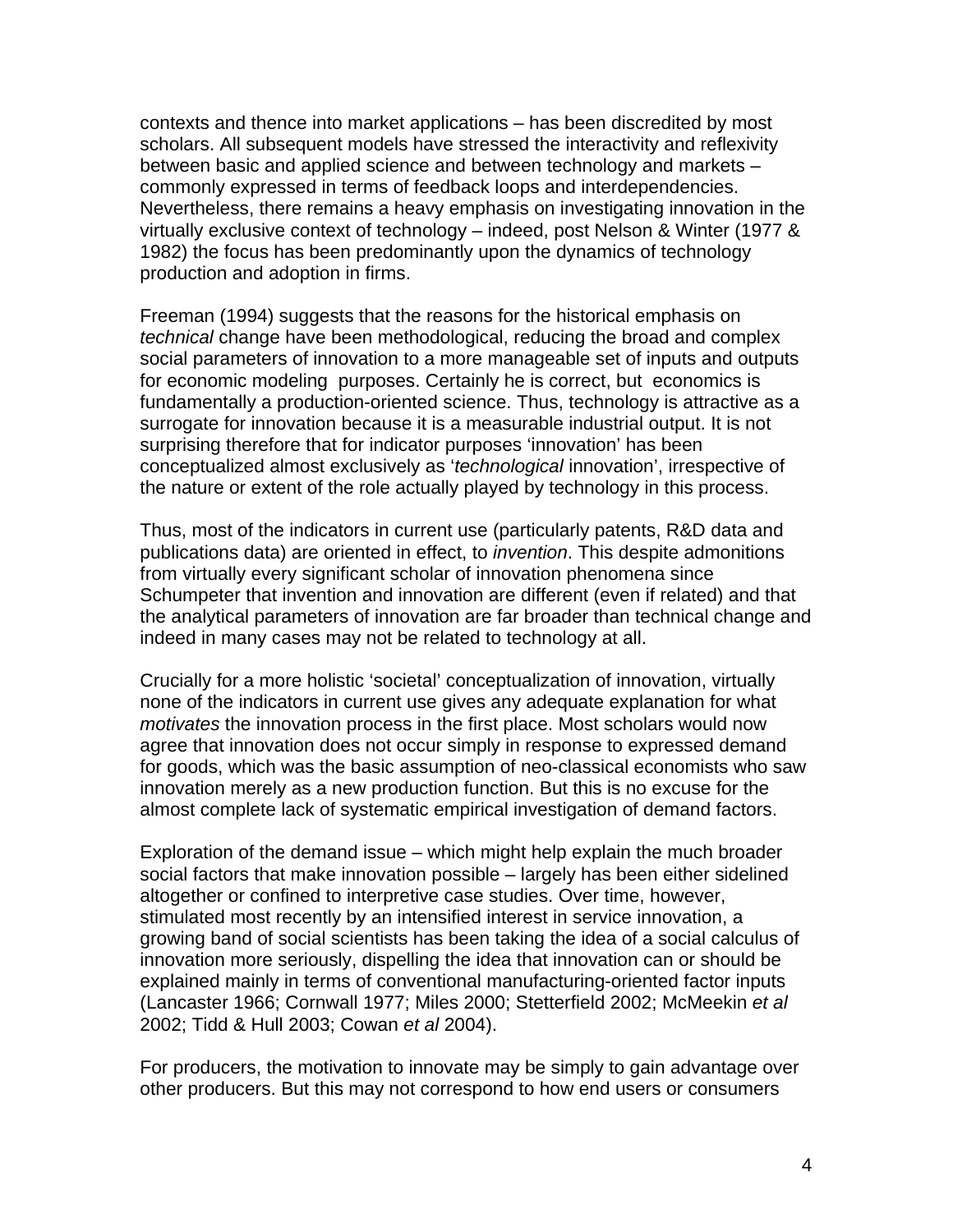formulate demand for products or services. For example, Lancaster (1966) suggested that consumer buying decisions are not made on the basis of product utility, but according to perceptions of the social functions of goods. In other words, people do not purchase automobiles, they purchase personal mobility along with social status (Swann 2004). This distinction is not academic. As many producers of high-tech products and services are now finding, there appear to be definite limits to the ability of new technology to maintain symmetry with social functions. Accordingly, in the innovation society framework, the motivation behind innovation would not be expressed simply as demand for products, but rather for change in how individuals or social groupings live in the world – i.e. in *how* as well as what they produce and consume.

This perception is quite consistent with Schumpeter's definition of innovation which was simply *"doing things differently in economic life"* (Schumpeter 1939), a definition entirely consistent with his earlier identification of five basic categories in which innovation can occur (Schumpeter 1912):

- products,
- production methods
- sources of materials
- market structures
- new markets.

Crucially, although innovation in any of these categories may include technological change (i.e. new capital investment), Schumpeter claimed no necessary and certainly no exclusive relationship between innovation and (particularly 'new') technology. Even where technology or materials were involved, their novelty was not the key factor. To innovate, it was enough to deploy existing technology in new contexts or simply to identify a new source of materials or to market goods and services in different ways.

Many have argued that Schumpeter's list is narrow and that his categories are historically circumscribed. We agree. The important lesson in our view lies not the categories themselves, but in the extraordinarily complex, interactive, nuanced and *systemic* innovation dynamics that, together, they illustrate. Moreover, narrow as Schumpeter's list may be, on the indicator front we have not progressed very far beyond mapping and measuring the production of new goods and services.

Relating all of this to the innovation society framework, most striking overall (and lost in much subsequent innovation theory ) is the extraordinarily high importance Schumpeter placed upon markets. Schumpeterian innovation revolves around the entrepreneurial function of anticipating, creating and organizing markets, whether the goods and services involved were technological or nontechnological, existing or new.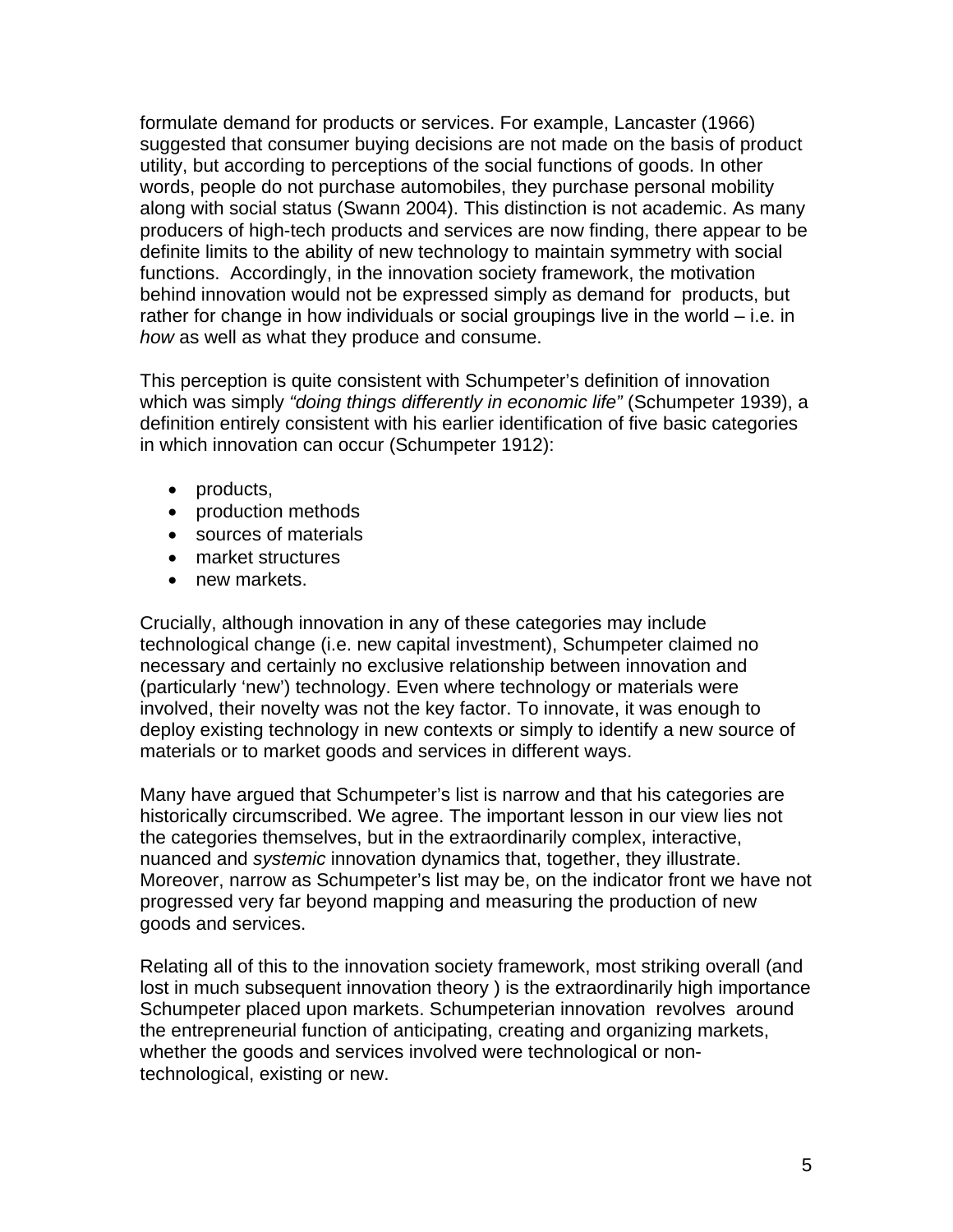Quite clearly, in Schumpeter's world-view, innovation was first and foremost an aggressive process, not just of following markets (looking for an opportunity to improve products and cut costs), but of *making* markets (re-defining problems and proposing fundamentally different solutions). As Henry Ford is said to have quipped – "*If I had listened to my customers, all they really wanted was a faster horse*". Like Ford, Schumpeter's typical entrepreneur was less an engineer or inventor and more a production manager and market maker – a Jobs rather than a Wosniak.

Regularly, scholars have noted the requirement for complementary actions and assets, particularly regarding the need to coordinate technology with the environments in which it will be implemented (Nelson & Winter 1982; von Hippel 1988; Cowan *et al* 1997; Roehrich 2004). However, technology is almost always identified as the primary driver of this coordination process, or as the central input around which the innovation process as a whole revolves.

But in truth the question of which inputs constitute the cart or the pony is entirely open. For example, new value producing configurations, business models or financial instruments can be the definitive factors in establishing the commercial viability of a new technology – i.e. making it possible for a technology to become part of an innovation (Stabell & Fjeldstad 1998; Afuah & Tucci 2001; Chesbrough & Rosenbloom 2002; Chesbrough 2003; Hawkins 2003; Tassey 2004). Thus, for example Mandel (2000) argues that the technological developments in Silicon Valley during the 1990s would have been impossible but for innovations in the legal and financial instruments that permitted unprecedented access to venture capital. For him, the so-called 'new economy' is more about access to investment capital than about access to computer technologies and the Internet.

# **III. The problem of indicators for university-industry knowledge transfer**

To the extent that for many industries and firms innovation often is often is tied closely to the development and/or application of technology, studies using the current regimes of indicators have succeeded in improving our understanding of innovation in the specific context of the production of goods and services. But when applied to assessing the broader dimensions of innovation and particularly the role of public institutions other than firms in the innovation system – in this case, universities – some fundamental questions about the entire indicator regime are chiseled into sharp relief.

Figure 1 illustrates a hypothetical 'sequence' for the innovation process that employs commonly used descriptive categories, but in a configuration that is consistent with the innovation society framework as just outlined. Although we refer to phenomena in Figure 1 as a sequence, we recognize that feedbacks are likely at various stages and that the process can be diverted, halted, abandoned or restarted accordingly.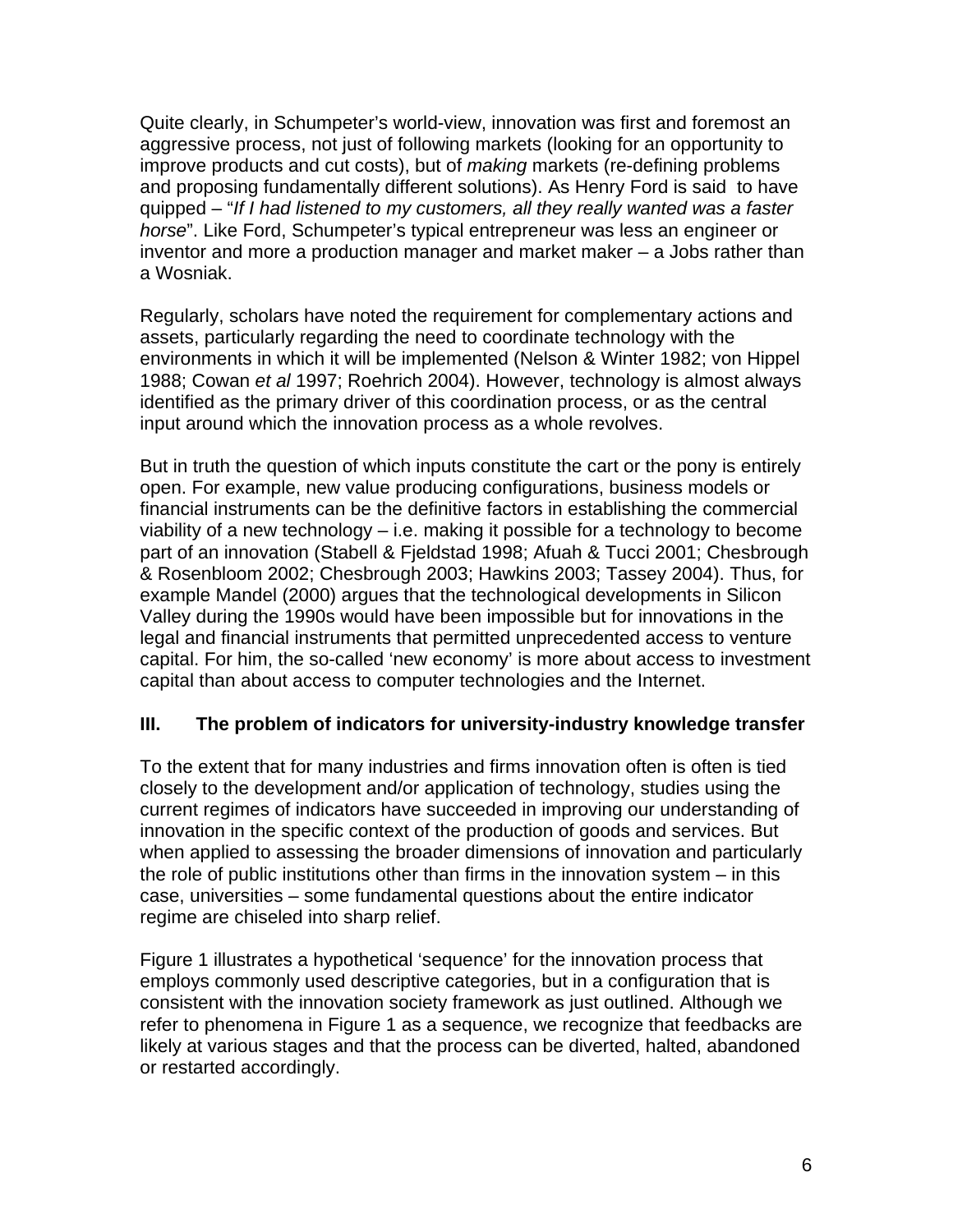**Figure 1 - The Innovation Society** 

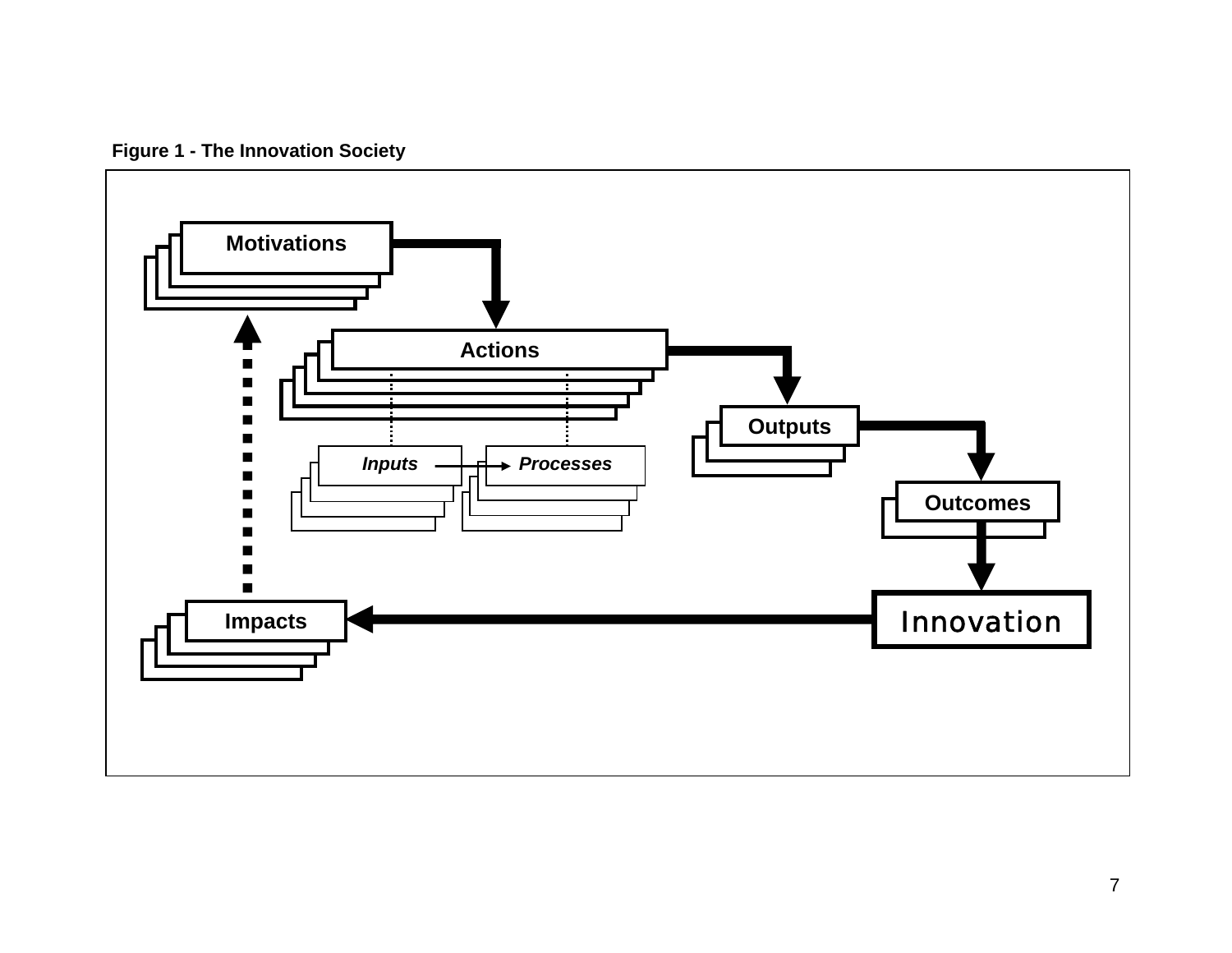We assume that innovations are instigated by likely multiple and not necessarily coordinated demand factors or *motivations*. Each of these can yield various *actions* which typically involve making *inputs* of time, money, knowledge, materials, human resources and so forth into various *processes*, for example research, development, production or distribution. The result of each action is an *output* or outputs, which can emerge in the abstract form of new knowledge (whether codified or tacit) or in more concrete form as an invention. Outputs can remain outputs – i.e. never exploited. Or they can yield *outcomes* in the form of various applied endeavors and enterprises. The result of such outcomes can be *innovation*, which we have defined specifically in the innovation society context as an observable change in the patterns, behaviors and practices of human life.

In our framework, *impacts* are distinguished from outcomes. Most impact assessment specialists stress that impacts are external and 'additional' to any given phenomenon (Buiserat *et al*, 1999; Kostoff, 1995). In other words, impacts are effects on some aspect of the socio-economic system that can be attributed directly to specific causes. To demonstrate a true impact, it must be demonstrated empirically that a given effect would not have occurred (or occurred to the same extent) but for the phenomenon in question. To finish off Figure 1, we speculate that impacts from specific innovations will in some way influence motivations for stimulating further innovative activities.

Comparing Figure 1 to our current base of innovation indicators, it is clear that current indicators focus almost entirely upon *inputs, outputs, outcomes and impacts*, and that by far we have focused mostly on inputs and outputs. Problematically, often these categories are confused with one another. In particular, impacts and outcomes are often conflated, thus leaving a huge analytical gap between the immediate and concrete consequences of outputs and the longer-term additional effects of innovations upon a broader range of socio-economic phenomena.

We prefer to make a simple distinction. Thus, if a patent is an output, then an exercised license in a spin-off firm is an outcome. Similarly, a published research report is an output and its use as the basis of a new standard method of analysis is an outcome. Economic impacts would include demonstrable changes in standard macroeconomic indicators. Non-economic impacts would include fundamental changes in perception or practice; for example, the reconceptualization of our place in the world that is associated with the Darwinian revolution.

Inputs, outputs, outcomes and impacts constitute only one indicator axis – namely, 'what we measure'. The other axis concerns the relationship of the data to the phenomena being measured. On this axis, indicators can be distinguished as *measures*, *surrogates*, or *correlates*. Measures should be the direct quantification of phenomena. For example, counts of firms with origins in the university measure the extent of spin-off firm formation. Surrogates should be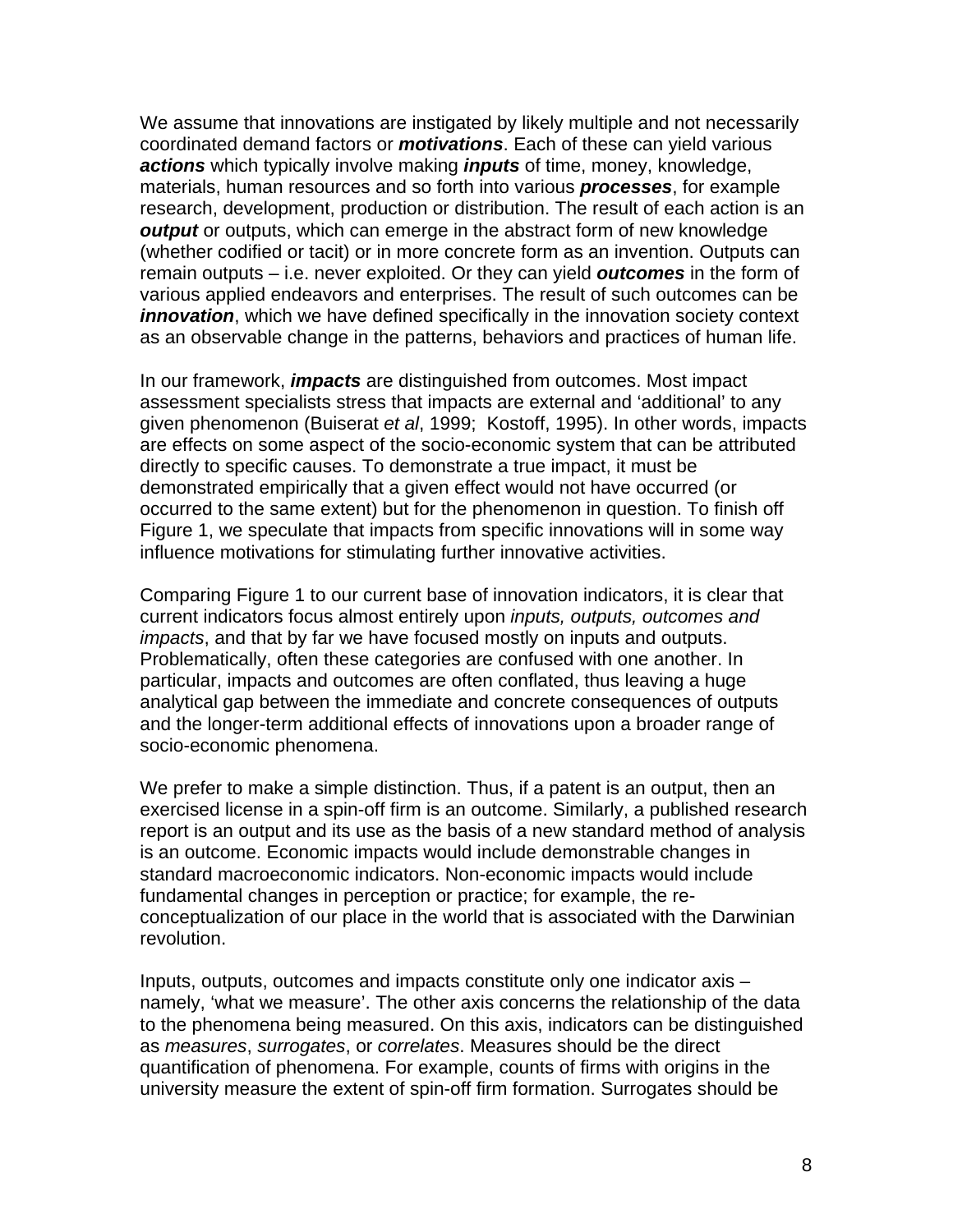indirect representations of phenomena linked by explicit hypotheses; e.g. the expenditure of research dollars indicating research effort. Correlates are quantities linked to a phenomenon by a statistical hypothesis. For example, the level of employment of highly qualified personnel may be a correlate of innovative activity. These distinctions are critical to understanding the policy implications of indicators. Adapting Jaffe (1998), Table 1 presents a twodimensional indicator matrix.

| <b>Concepts</b>                    | <b>Proxies</b>                                   | <b>Correlates</b>                |
|------------------------------------|--------------------------------------------------|----------------------------------|
| <b>Inputs</b>                      |                                                  |                                  |
| Effort (person or equipment years) | Expenditures<br>(e.g. HERD)                      |                                  |
| <b>Outputs</b>                     |                                                  |                                  |
| <b>Discoveries</b>                 | Papers<br>Citations<br><b>Expert evaluations</b> | Prizes                           |
| Inventions                         | Patents(?)                                       | Patents(?)                       |
| Human capital                      | Degrees                                          | Higher education<br>expenditures |
| <b>Outcomes</b>                    |                                                  |                                  |
| New devices                        | Patents,                                         | Licenses                         |
| New drugs                          | New drug applications                            |                                  |
| <b>Impacts</b>                     |                                                  |                                  |
| Economic growth                    | <b>GDP</b>                                       | GERD, BERD, HERD                 |
| Productivity growth                | Productivity metrics                             |                                  |
| Environmental improvement          |                                                  | <b>Emission levels</b>           |
| Public appreciation                |                                                  | Science in newspapers            |

| Table 1                                                                |  |
|------------------------------------------------------------------------|--|
| Classification of indicators with examples (modified from Jaffe, 1998) |  |

Turning to the indicators currently used most prominently to characterize university research, we encounter mainly examples of input and output indicators along with a few indicators intended to measure outcomes. How these relate to the multi-dimensional phenomena of innovation that are projected onto twodimensions in Figure 1, can be analyzed with reference to the modified Jaffe scheme (Table 1). This is illustrated by the following selected examples: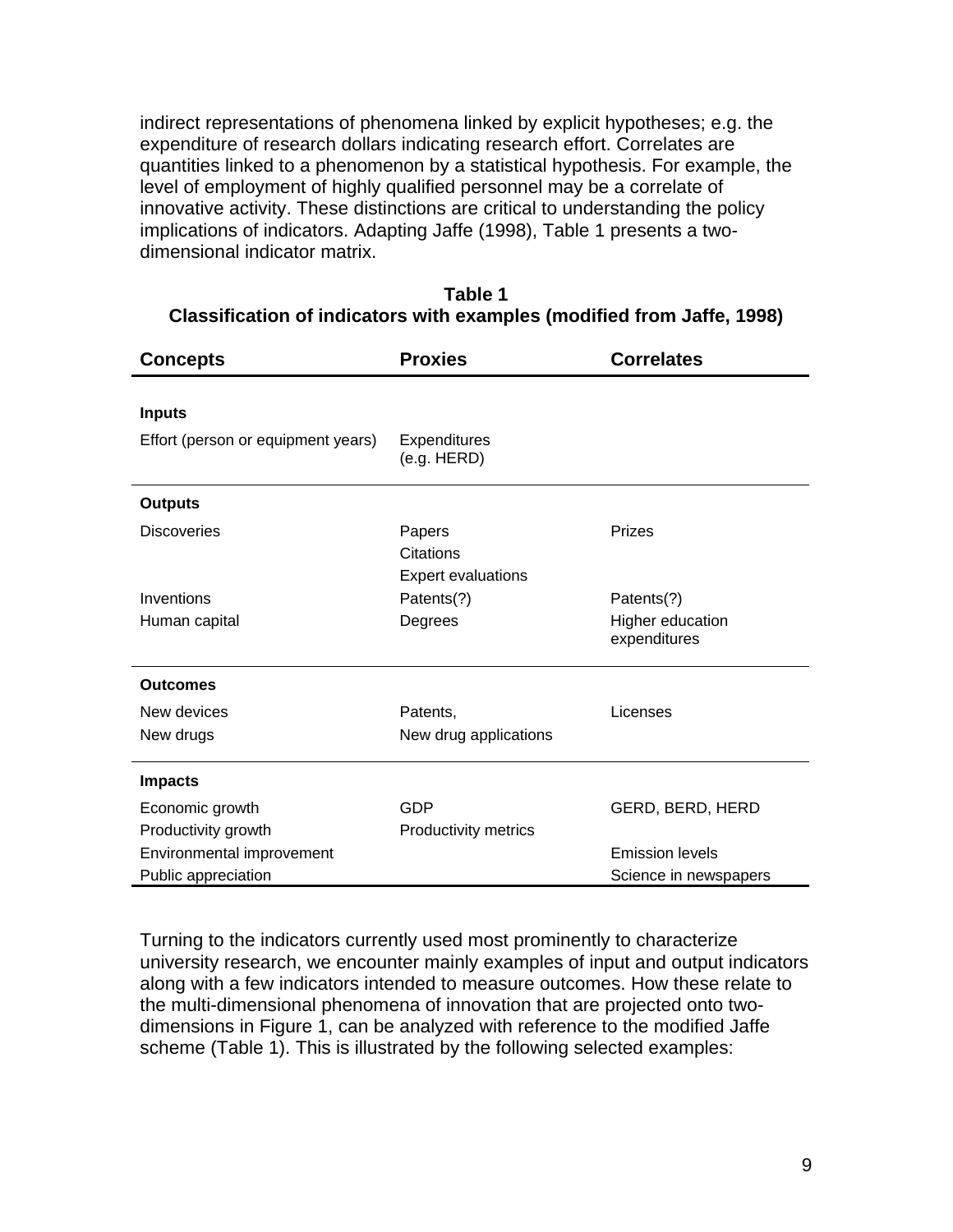#### *Inputs*

A major focus of analysis of university research is expenditure tracking. The HERD GERD and BERD surrogates are tracked for international comparison, and over time as an indication of government attitudes to university research. National league tables and time series play a central role in policy debates. HERD components are broken down (e.g. OECD, 2006, NSF, 2006) by sources ( e.g. government, industry, institutional, other). Expenditures may be classified as basic vs applied research or science and engineering (S&E) vs other fields (NSF, 2006). The components are linked frequently by hypotheses (sometimes implicit) to function as correlates of outputs and/or outcomes (*vide infra)*.

The other major input is human resources. University faculty data are extensive (e.g. NCES, 2006) and graduate student and postdoctoral fellow data are available. For example US S&E populations are extensively characterized (NSF, 2006). Again, the S&E fraction may be hypothesized to correlate with certain outputs and/or outcomes. Data are available on university facilities expenditures and overall spending on higher education is an input - perhaps serving as a broad correlate of the generation of knowledge.

#### *Outputs*

The classic academic output measure is the number of publications. Sociology of science reminds us that a publication is not part of science until it is assimilated. Thus, citation has overtaken simple counts as a key output measure.

Disclosures and patents are commonly used as output measures with reference to product and process innovation. Indicators commonly are complied from reports of university technology transfer agencies (Arundel and Bordoy, 2006), but significant case studies indicate that equal or larger numbers of patent applications involving university inventors are filed through other channels (Meyer, 2000, 2003; Langford *et al*, 2006). One initiative links university output to patents by studying citation of university publications by industry patents as a surrogate for knowledge transfer. Unhappily, as anyone who has filed a patent application knows, patent agents and examiners as often identify the citations after the fact as the inventors do in the invention process, reducing this indicator to a correlate.

Human resources (graduate students, post doctoral fellows) are an input into the research process, but arguably more important to the innovation process as an output. Corporate research managers commonly identify highly qualified personnel as the most important university output overall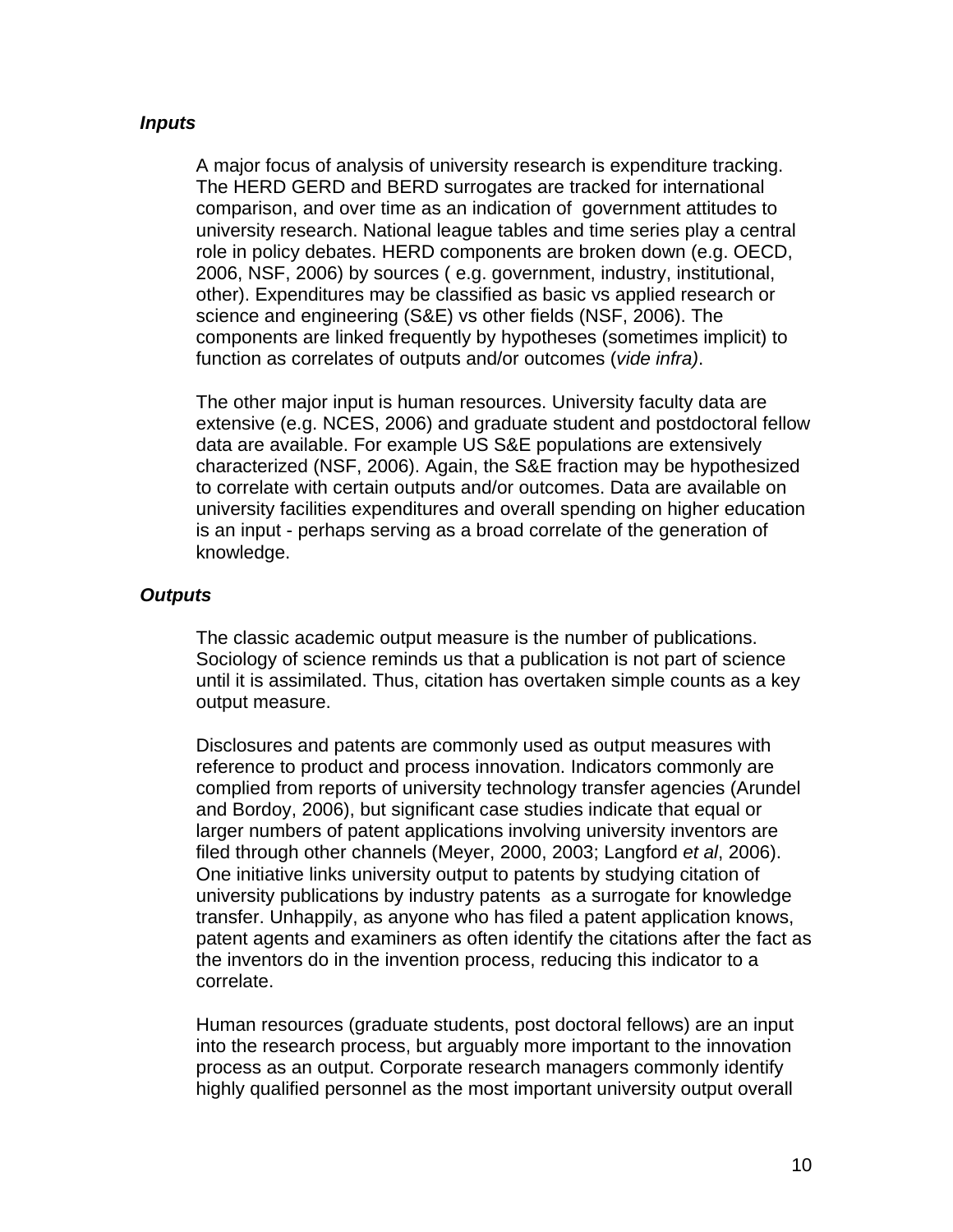(Lazaridis, 2005, Salter *et al*, 2002) Most universities keep at least partial data for where their alumni find employment, but we have less information from the employer side as to what the skills composition of various parts of the innovation process might be.

#### *Outcomes*

The formation of spin-off companies involving university faculty researchers is an outcome that can be measured directly. Counts are found in AUTM and ASTP reports (AUTM, 2005; Arundel and Bordoy, 2006). A related outcome that is directly quantified is revenue from licenses and the equity earnings of universities. Often these two are nominated, (with total exercised licenses), as surrogates for commercialization. However, implicit in this relationship is the highly linear and largely discredited hypothesis that discovery leads to invention which in turn leads to spin-off commercialization activity. There is evidence, however, that this simplification may drive policy goals in directions toward distinctly sub-optimal impacts (Langford *et al*, 2006).

The complexity of outcomes has been recognized in many reports directed to policy communities. These include the paper by Martin and Salter (1996) for HM Treasury (UK), the report of Reamer *et al* (2003) for the US Department of Commerce, the Lambert (2003) review of university-business collaboration for the UK Government, the review of third stream activities for the Russell Group of Universities by Molas-Gallart *et al* (2002), the report on university research and knowledge transfer by the Association of Universities and Colleges of Canada (2005), and the study of public-private research collaboration by the Conference Board of Canada (Munn-Venn, 2006). These reports and reviews demonstrate a rough consensus about the pathways along which outcomes emerge from university research.

The seven-part outcome categorization adopted by Salter *et al* (2000) is representative and suitably subtle:

- *1. Increasing the stock of useful knowledge.*
- *2. Training skilled graduates.*
- *3. Creating new scientific instruments and methodologies.*
- *4. Forming networks and stimulating interaction.*
- 5. *Increasing capacity for scientific and technical problem solving.*
- 6. *Creating new firms [and licensing patents].*
- 7. *Social Knowledge.*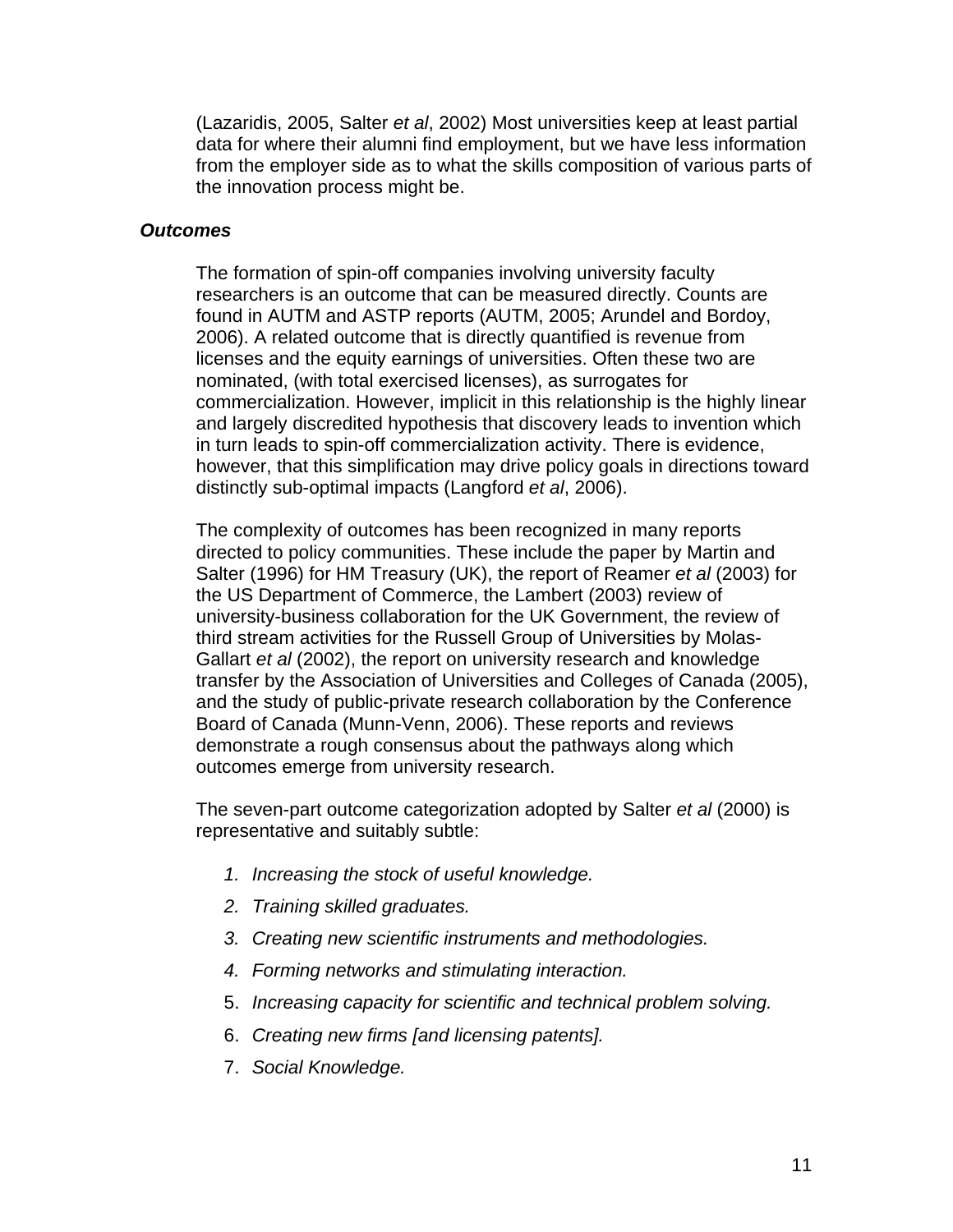<span id="page-11-0"></span>With this scheme, the problem becomes one of identifying a balanced set of indicators for all of the pathways along which outcomes, technological or not, emerge. Clearly the attention that input and output indicators now receive is a consequence of the hypothesis (not always explicit) that they are correlates of the growth of knowledge stocks, the training of research graduates, and increasing capacity for problem solving. In the next sections, we argue that immediate indicator development should be aimed at understanding both the mechanisms associated with the above pathways and how specific knowledge streams follow these pathways into the innovation process.

# **IV. Towards a new model of university-industry knowledge transfer**

At present we measure inputs into university laboratories almost exclusively in terms of levels of public and private investment in basic research. In Canada, for example, the HERD is dominated by the amount of public research funding allocated to the natural and applied sciences**.** Increasingly we also monitor outputs, but almost entirely in terms of production-oriented indicators (patents, publications or prototypes). Furthermore, we tend to define the end-point of university involvement in the innovation process in terms of the commercialization of specific laboratory outputs (which usually represent only a tiny fraction of total laboratory output) often as related to the creation of spin-off companies. But even here, we measure only the quantity of spin-offs and commercial applications.

Our contention is that not only do these indicators fail to encompass an appropriate range of knowledge that we know already to transfer from the university into the innovation process, but that by focusing to narrowly upon the natural sciences and engineering they have created an artificial barrier to understanding the actual scope and significance of this process.

Landry *et al* (2001) have shown that university research outputs in (at least selected) areas of social science transfer to the marketplace also, and that as far as the actual transmission of knowledge is concerned, they often appear to transfer somewhat more efficiently than do natural science and engineering outputs,<sup>[4](#page-11-0)</sup> Moreover, Hearn *et al* (2004) show how in today's service-rich economy, university research outputs in fine and applied arts can be transferred to the market as high-value commercial products and services as surely and in similar ways to outputs from engineering labs. Indeed, the size of markets for many such 'cultural' goods exceeds those of commonly identified high-tech industries.[5](#page-11-0) Furthermore, Audretsch *et al* (2004) indicate that not only do

 4 To be clear, Landry *et al* (2001) focus on six social science fields, two of which (Social Work and Industrial Relations) are oriented to practical application. Political Science and Economics represent commonly required skills in administrative, policy and managerial contexts. Sociology and Anthropology are core sciences in management and market research.

 $5$  For example, in the US in 2002 (the last year of available Business Census data), the motion picture industry had receipts substantially larger than those of the computer hardware industry.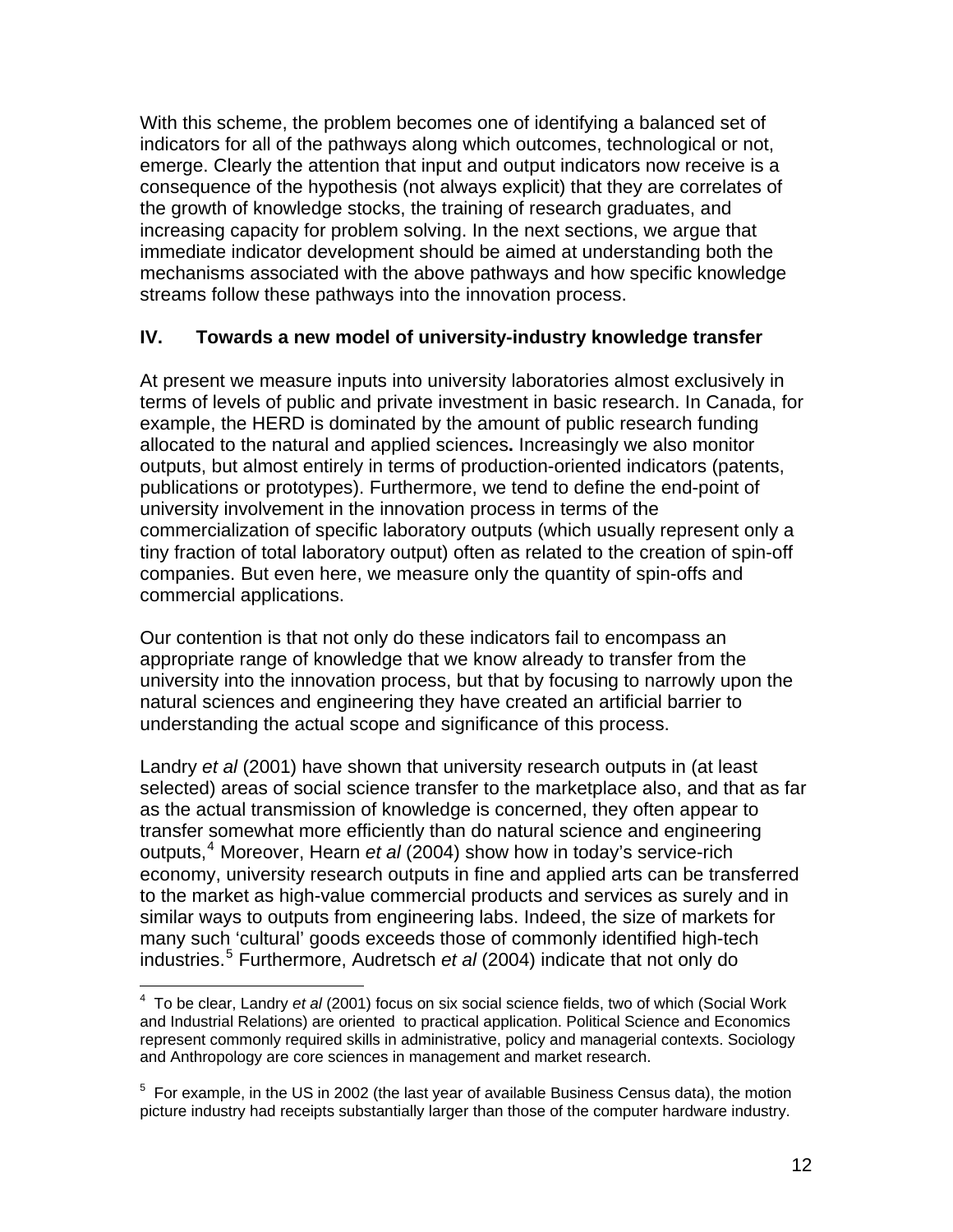university-industry transfers emanate from a broad range of disciplines, but that different knowledge transfer dynamics can be observed for different knowledge sources within the university – transfers from social science being more likely to require physical proximity to specific industry sites than do transfers from natural sciences and engineering.

## *Focusing in on knowledge pathways*

An easily implementable first stage in characterizing this wide variety of possible knowledge transfers and outcomes according to the various pathways as suggested by Salter *et al* is simply to assess and propose targeted additions to existing qualitative and quantitative research regimes that already pertain to these pathways. Several studies have begun already to address the indicator problem from this perspective (e.g. Molas-Galart *et al* 2002). We will illustrate the relevance of these pathways with data and observations drawn from case studies that we assembled concerning the knowledge transfer patterns within our own university.

Detailed information was drawn from three sources. First, the university provided a statistical analysis of faculty annual reports that deal comprehensively with three responsibilities: teaching, research, and service. Reports covered ~100 % of 1300 full time staff. Second, 219 faculty members responded to a questionnaire. Third, a number of respondents agreed to be interviewed regarding their individual knowledge transfer experience.

The first lesson from the faculty annual reports is the large and varied extent of engagement with the community. Instances of consulting to firms (the majority), governments and organizations exceed 500. The large faculty of Medicine reported 220 such assignments, engineering 73, and environmental design 67. Under community service a wide variety of organizations, and government agencies across the country appear as sites of engagement. Lowest intensities are from faculties of business and medicine at 0.46 and 0.59 reports per faculty member. Representative high per faculty member values are Fine Arts at 1.32, Kinesiology at 1.53, and Environmental Design (architecture, industrial design, planning) at 1.68. Engineering and science are intermediate at 0.7. Eleven faculties reported software development. The leading developer was Science [with 28] followed by Engineering [23] and Environmental Design and Medicine [both with 8]. Clearly, multiple channels of communication exist. A second lesson is that IP protection activity is substantial but focused in the faculties of Engineering, Medicine and Science. Total reports of patents, copyright filings, and registered industrial designs number 101 with 0.26 per faculty member in Engineering, 0.14 per member in Science, and 0.09 per member in Medicine. These numbers contrast with about 30 patent applications per year by the university's technology transfer agency where patents issued run at about 15 per year.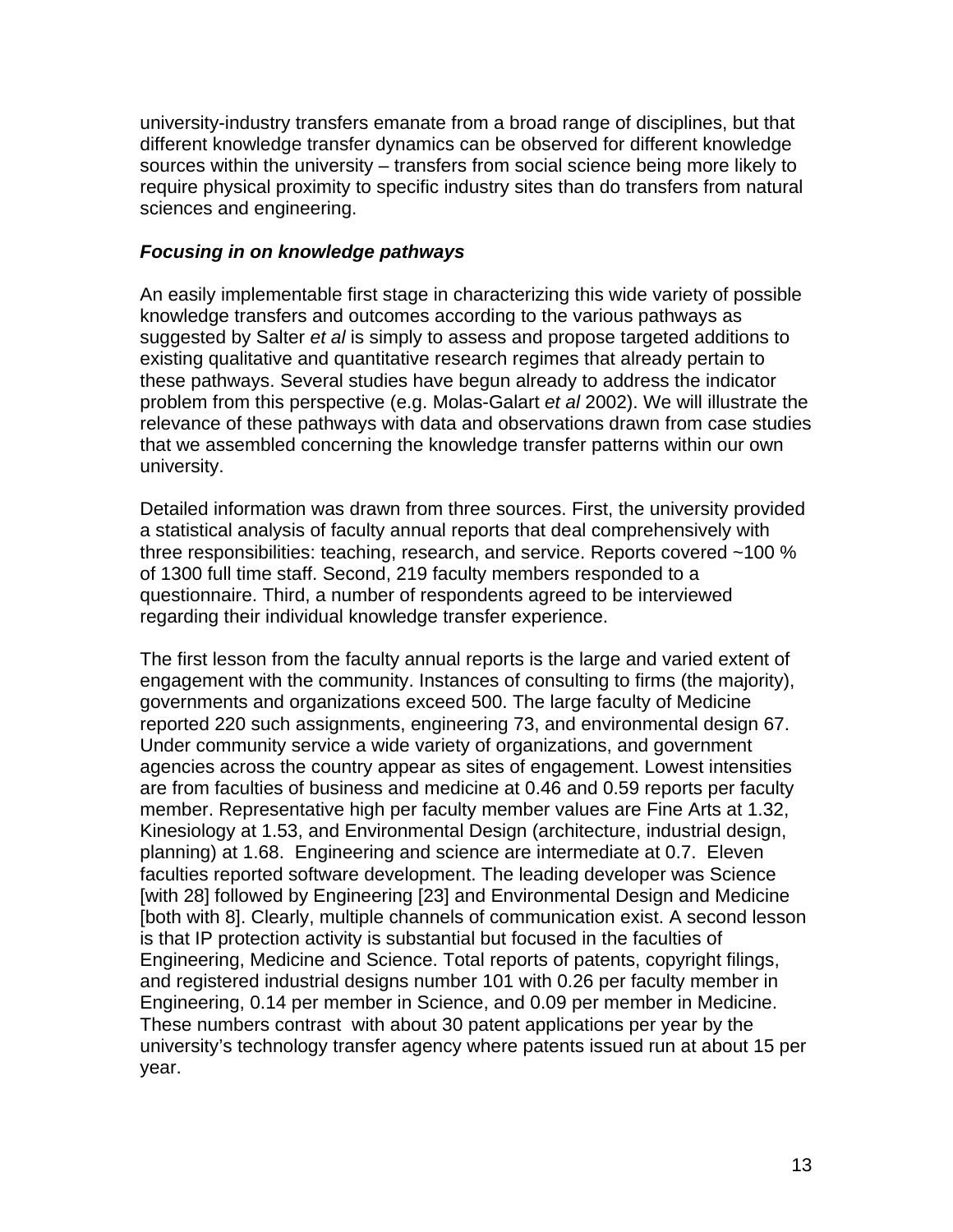The faculty survey asked first what is perceived to be the best way to achieve social benefit from research. Publication in the open literature was chosen by 144 respondents, collaboration with users by 100, and launching a venture or business by 19. (Individuals could choose more than one response.) However, 39 indicated that they had started a business or another venture creating employment and/or revenue, and another 15 expressed an intention to do so. Leading faculties were medicine, engineering, science, and social science. The survey allowed a probe of the outcomes of consulting and collaborative activity. The identified benefits to partners included new product or services (23%), improvement to a product or service (22%), administrative systems, new or improved (15%), market entry or expansion (26%). This is clearly not exclusively technology focused.

Our semi-structured interviews offered further insights into the variety of processes involved and highlighted the limitations imposed by the complexity of the knowledge transfer relationship upon the significance of statistical summaries (of the annual reports and the survey responses). Table 2 shows several prominent examples from these interviews of actual knowledge flows that correspond to each of the pathways identified by Salter *et al*.

| Knowledge pathway                                                                                                  | Type of example identified in interviews                                                                                                              |
|--------------------------------------------------------------------------------------------------------------------|-------------------------------------------------------------------------------------------------------------------------------------------------------|
| Forming networks and stimulating<br>interaction                                                                    | major research consortia<br>direct participation in a large scale industry projects                                                                   |
| Creating new firms and licensing<br>patents                                                                        | successful licensing to an established firm<br>spin-off involving a university scientist<br>$\bullet$                                                 |
| Creating new scientific instruments<br>and methodologies                                                           | services from a unique university research facility<br>development of a new diagnostic protocol.                                                      |
| Increasing capacity for scientific and<br>technical problem solving<br>Increasing the stock of useful<br>knowledge | consulting<br>contributing to the development of effective<br>$\circ$<br>project management practices<br>working in a regional R&D cluster<br>$\circ$ |
| Training skilled graduates                                                                                         | relevant in every interview<br>recruiting research associates internationally who<br>$\bullet$<br>remain in a local cluster                           |
| Social Knowledge                                                                                                   | social factors in project contract construction                                                                                                       |

**Table 2. Qualitative identification of knowledge flow pathways**

Finally, it is intriguing also to consider the 'ladder of knowledge utilization' concept introduced by Landry *et al* (2001). As shown in Table 3, this provides a process view that relates knowledge use to decision-making processes using a scale of knowledge utilization with six cumulative stages in rising order.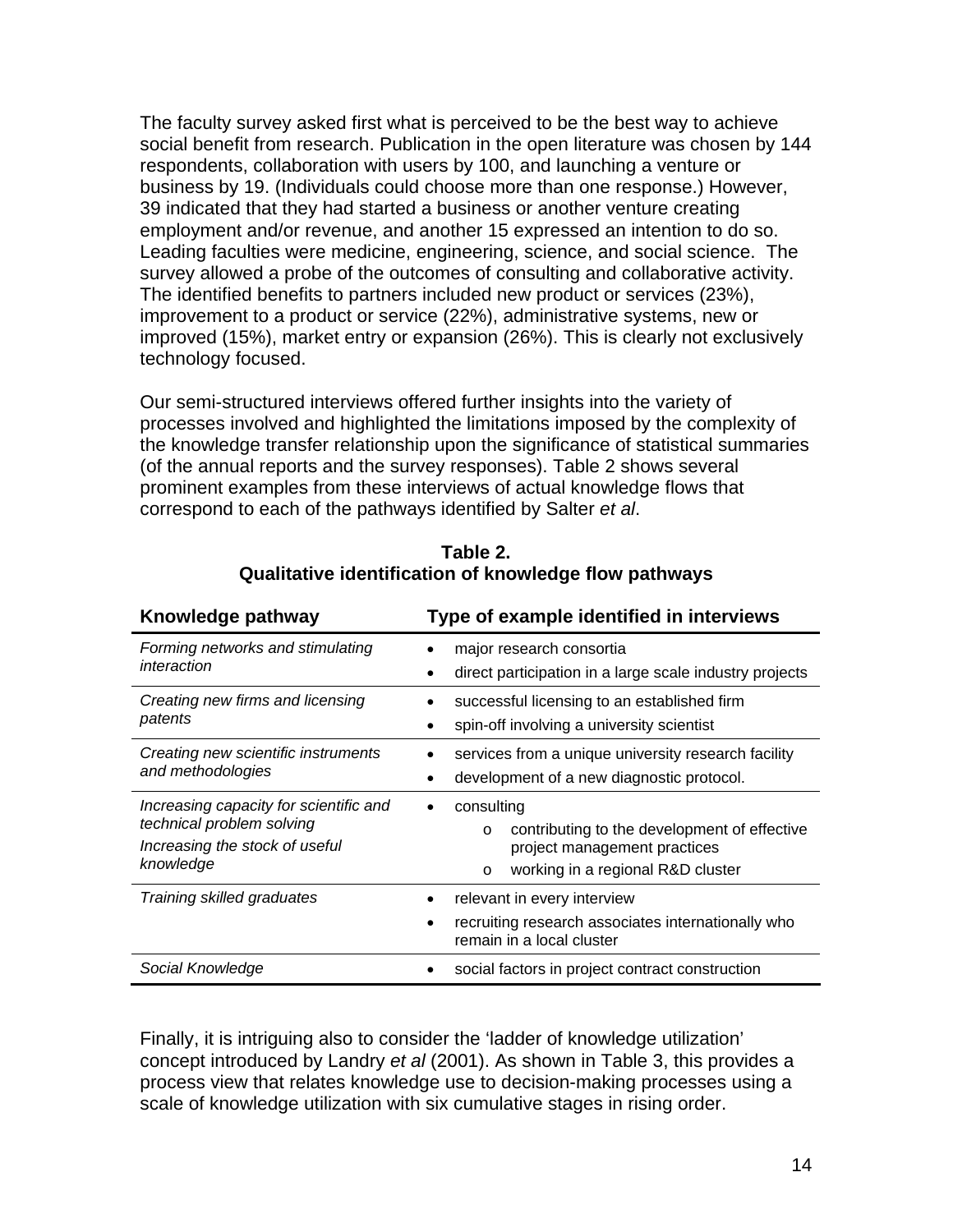## **Table 3 Stages in the ladder of knowledge utilization (adapted from Landry et al 2001)**

| Stage One: transmission       | user obtains knowledge                                                 |
|-------------------------------|------------------------------------------------------------------------|
| Stage Two: cognition          | user absorbs knowledge                                                 |
| <b>Stage Three: reference</b> | user cites and elaborates knowledge                                    |
| Stage Four: effort            | user deploys knowledge                                                 |
| Stage Five: influence         | knowledge is used in decision-making                                   |
| <b>Stage Six: application</b> | knowledge is applied directly to products,<br>services, processes etc. |

Landry *et al* apply this ladder model to empirical analysis of large samples of Canadian social scientists, natural scientists and engineers and their overall observations are highly relevant to indicator construction. As the complexity of the relationship between university researchers and industry increases so usually does the rate at which the knowledge ladder is ascended. Basic research projects tend to have relevance mainly at the lower end of the ladder whereas more collaborative and applied projects tend to populate the upper end.

# *Some immediately possible first steps*

A recent report on measuring socio-economic impacts of academic research in the UK (Molas-Gallart *et al*, 2002) offers a large number of possible metrics with warnings about difficulties, costs, and needs for further research. It is notable, however, that a majority still focus on the single pathway of licensing and spinoffs. However, even by using already accessible (or nearly accessible) data and more-or-less standard methods, several immediate steps could be taken to improve outcome indicators in the other six outcome categories.

# *Step One – Normalize cost input indicators:*

Financial input data (e.g. HERD) is widely available and used frequently. But as they are at least implicitly recognized as a correlate of all of the outcomes, their analysis should be balanced to recognize the importance of different costs of knowledge. For example, input data indicate generally that the costs of medical research exceed those of science and engineering research, which in turn exceed the costs in all other fields. Input data should be normalized for the scale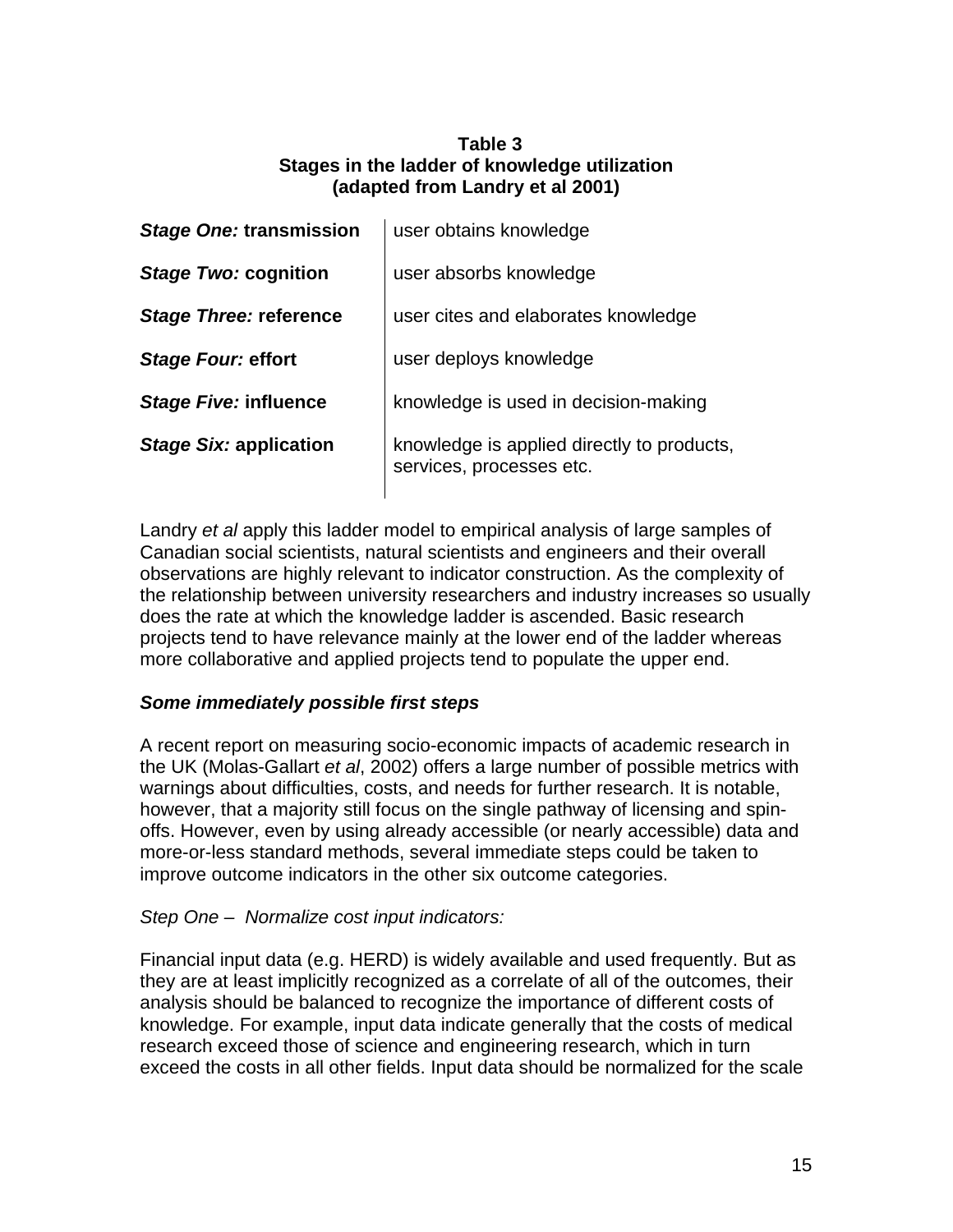of research expenditure in each of the contributing disciplines and knowledge streams.

## *Step Two – Match graduate knowledge with innovation roles:*

There is reasonable consensus that knowledge transfer by graduates is the most significant pathway for the influence of university research (Salter *et al* 2000; Munn-Venn, 2006). But universities impart a wide variety of knowledge inputs, some of which is attitudinal and tacit (Nelson 1987; Senker 1995). This poses a challenge for indicator development. A tantalizing hint of what is possible can be detected in the Canadian National Graduates Survey (which has analogues in many countries). Presently, the survey provides information about the educational requirements for various jobs. But it does not link job descriptions, educational requirements and knowledge fields with a model of the innovation process. At a more concrete numerical level, there is considerable information on relative wage patterns among young highly educated workers (see, e.g., Morissett,*et al*, 2005). On the hypothesis that wage patterns in knowledge intensive sectors are correlated to creative contributions, such data might be examined to identify possible decompositions tracking the role of graduate knowledge in innovation.

# *Step Three – Valorize new instruments and methodologies:*

Development of new instrumentation and methodologies is a key output of university research (Rosenberg 1992) and Von Hippel (1998) notes the close parallel between research instrumentation and methodologies and those adopted by firms. Salter *et al* (2000) suggest this as the second most important contribution of university research to economic activity. There has been considerable interest in indicators derived from firm investments in capital equipment, but we might also track the origins of this equipment in university research.

# *Step Four – Build partnership indicators:*

It has been a mistake to group all industry funding and all government funding into separate envelopes. Our observations within our own university suggest the hypothesis that all of the knowledge pathways are supported by active interaction with users. If we apply the Landry model to funding sources, then research funding associated with user sponsorship and participation is likely to correlate to outcomes. Key examples of this type of funding are research consortia that include users, industry sponsored research chairs and research contract work in laboratories that have continuing contract research relationships with users. It likely is not difficult to segregate data on these types of research sponsorship. Thus, we propose an input metric for funding modalities where industry and University researchers are involved in longer-term relationships. In this case, industry funding should be summed with the relevant granting agency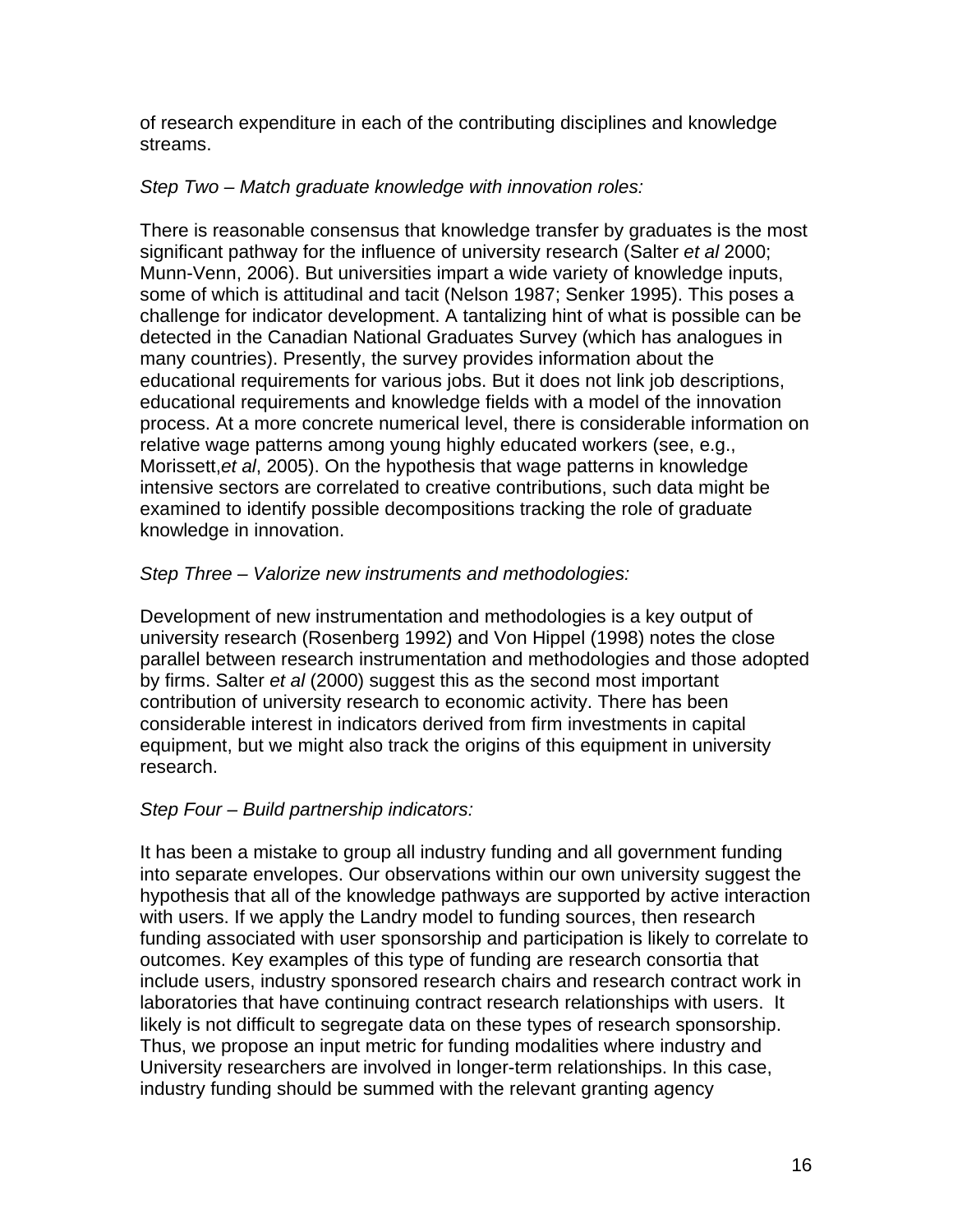contributions to give an overall indicator of research funding for *partnership* activity.

# *Step Five – Expand university faculty surveys:*

In universities that use systematic annual reporting systems, statistical summaries of activities in various categories can provide insight into levels of activity at various stages of the Landry *et al* ladder. An effort should be made to define standardized reporting categories such that these outcomes can be clarified. If annual reports cannot be accessed widely, a new survey project on a national basis could present these questions to a sample of university faculty. Such a survey would be a valuable complement to existing firm-level innovation surveys and at least two significant new indicators could result:

- Participation in user seminars and conferences as a surrogate for the outcomes of increasing problem solving capacity and network building.
- Publication and presentation in user oriented media, including trade journals and general media, as a correlate for increasing the stock of useful knowledge at the third Landry *et al* stage or higher.

A faculty survey instrument might deliver many kinds of additional information. Analysis of currently available annual report data makes it clear that a better understanding of faculty IP activity is possible than that derived from reports of technology transfer offices, and that a more nuanced understanding of consulting activity might be achieved. Since IP activity not reported through technology transfer offices frequently reflects projects done in partnership with users, it may be a significant indicator of more diverse and complex relationships. A clearer understanding of consulting activity might allow differentiation of the role played by this important but under-documented activity in several of the knowledge flow pathways.

# *Step Six – Develop social knowledge indicators:*

The fundamental hypothesis motivating this paper is that innovation must be perceived as a holistic social process involving the combination of many more knowledge dimensions that normally encompassed by technology. University research and training encompasses the full gamut of human knowledge university research belongs on the pathway labeled "social knowledge". Appropriate indicators will need to come from revised innovation surveys that are appropriate to a broader range of industries. As well, they surveys of manpower and graduates will need to probe changing roles of highly qualified personnel.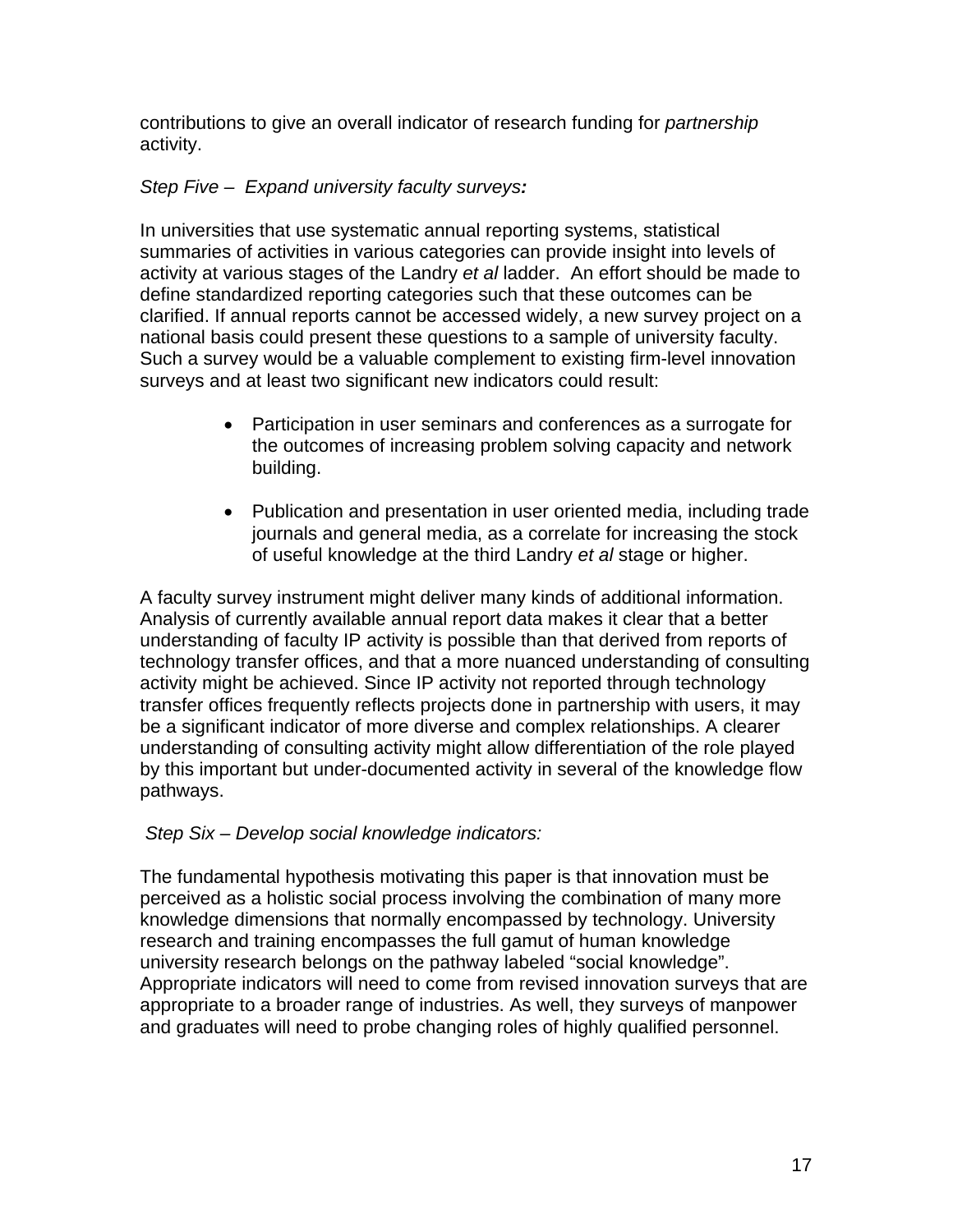#### **V. Conclusion**

Our innovation society heuristic was developed in order to revitalize the original emphasis of Schumpeter and others upon the systemic societal dynamics of innovation. In the indicator development context, we see it as a way to argue for a broader definition and more nuanced calculus of knowledge production and transfer in the innovation process.

In this paper we have shown that the basis for expanding our calculus already exists and could be implemented relatively quickly provided that we re-frame innovation conceptually as stemming from the outcomes of various forms of knowledge application and not just from financial and technological inputs and outputs as related to industrial firms. Instead, we must consider the broader societal dimensions of knowledge production, transfer, application and evaluation and particularly the role of knowledge as produced in disciplines other than the natural and applied sciences. The university occupies a crucial position in this structure and we must learn to characterize more of its knowledge outputs statistically if we are to assess its true role in the innovation process.

# **Bibliography**

Afuah, A. and C. Tucci (2001) *Internet Business Models and Strategies*. Boston: McGraw-Hill Irwin

Arundel, A. and Bordoy, C. 2006. "The 2006 ASTP Survey", MERIT, Maastricht, NL. [http://www.astp.net/Survey/Summary%20ASTP%20report-](http://www.astp.net/Survey/Summary ASTP report-June 26.pdf#search=%22MERIT%20Maastricht%20Arundel%22)[June%2026.pdf#search=%22MERIT%20Maastricht%20Arundel%22.](http://www.astp.net/Survey/Summary ASTP report-June 26.pdf#search=%22MERIT%20Maastricht%20Arundel%22) Accessed 06/08/23.

AUCC, 2005. « Momentum : The 2005 Report on University research and Knowledeg Transfer », Association of Universities and Colleges of Canada, Ottawa.

Audretsch, D. Lehmann, E. Warning, S. 2004. « University Spillover : Does the Kind of Science Matter? » Industry and Innovation, 11, 193-204.

AUTM, 2005. « Licensing Survey : FY 2004, Survey Summary, Association of University Technology Managers, Northbrook, IL.

Bozeman, B., J. S. Dietz and M. Gaughan (2001) Scientific and Technical Human Capital: An Alternative Model for Research Evaluation, *International Journal of Technology Management*, 22,  $(7-8)$ ,  $716 - 740$ .

Buisserat, T., H. Cameron, and L. Georghiou (1999), What difference does it make?: additionality in the public support of R&D in large firms, *International Journal of Technology Management*, 10 (4/5/6), 587-600.

Chesbrough, H and R. S. Rosenbloom (2002) The role of the business model in capturing value from innovation: Evidence From Xerox corporation's technology spin off companies, *Industrial and Corporate Change,* June, 11 (3) 529-555.

Chesbrough, H. (2003) *Open innovation : the new imperative for creating and profiting from technology*, Cambridge: Harvard University Press.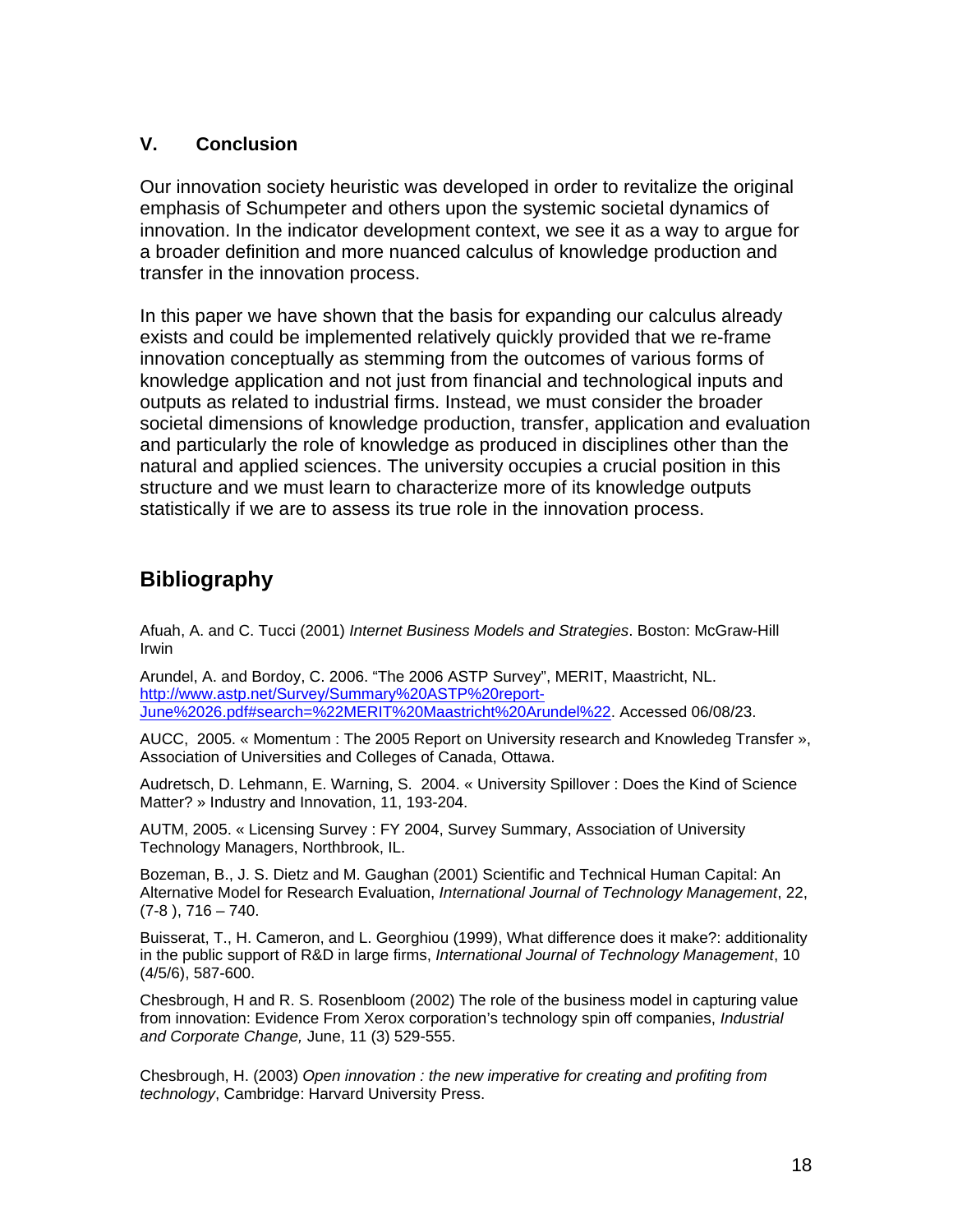Cohen, W. Nelson, R. Walsh, J., 2002. Links and impacts: the influence of public research on industrial R&D. Management Science, 48, 1-232.

Cornwall, J. (1977) *Modern Capitalism: its Growth and Transformation*, London: Martin Robertson.

Cowan, R. Cowan, W. Swann, G. 2004. Waves in Consumption with Interdependence among Consumers, Canadian Journal of Economics, 37, 139-167.

Cowan, R. Cowan, W. Swann, P. 1997, "A model of demand with interactions among consumers" International *Journal of Industrial* Organization, 15(6), 711-732(22).

Etkowicz, H. 1983. "Entrepreneurial Science and Entrpreneurial Universities in American Academic Science, Minerva, :21, 198-233.

Feller (1990) Universities as engines of R&D-based economic growth: they think they can, *Research Policy*, 19, 335-348.

Feller, I., C. P. Ailes and J. D. Roessner (2002) Impacts of research universities on technological innovation in industry: evidence from engineering research centers, *Research Policy*, 31, 457– 474.

Freeman, C. (1994) "The Economics of Technical Change," *Cambridge Journal of Economics*, Vol. 18, No. 5, pp, 463-514.

Swann, G. M. P (2001) The demand for distinction and the evolution of the prestige car*, Journal of Evolutionary Economics,* 11, 59-75.

Hawkins, R. (2003) "Looking beyond the .com bubble: exploring the form and function of business models in the electronic marketplace," in H. Bouwman, B. Preissl and C. Steinfield, eds. *E-Life after the dot-com Bust*. Hamburg: Springer/Physica, pp. 65-81.

Hearn, G, S Cunningham and D. Ordonez (2004) Commercialization of Knowledge in Universities: The Case of the Creative Industries, *Prometheus*, 22 (2), 189-200.

Hicks, D. (1995) Published papers, tacit competencies and corporate management of the publicprivate character of knowledge, *Industrial and Corporate Change* 4, 401–424.

Jaffe, A., 1998. Measurement Issues, in: Branscomb, L and Keller, J. Eds., Investing in Innovation, Cambridge, The MIT Press. Chap. 3.

Kostoff, R. N. (1995) Research requirements for research impact assessment, *Research Policy* 24, 869-882.

Lambert, R., 2003. The Lambert review of university-business collaboration, Her Majesty's Stationary Office, Norwich, UK.

Lancaster, K. (1966) A new approach to consumer theory, *The Journal of Political Economy*, 74 (2) 132-157.

Landry, R. Amara, N. Lamari, M. (2001) Climbing the ladder of research utilization, Science Communication, 22 (4), 396-422.

Langford, C. Hall, J. Josty, P. Matos, S. Jacobson, A. 2006, "Indicators and Outcomes of University Research in Canada: Proxies becoming Goals", Research Policy, 34, in press.

Lazaridis, M., 2005. Commercialization: the system works, University Affairs, 46 (2) 18-19.

Mandell, M.J. (2000) *The Internet Depression: The boom, the bust, and beyond*, New York: Basic Books.

Mansfield, E. 1991. "Academic research and Industrial Innovation" Research Policy, 26, 1-12.

Mansfield, E., 1998. Academic research and industrial innovation: an update of empirical findings", Research Policy, 26, 773-776.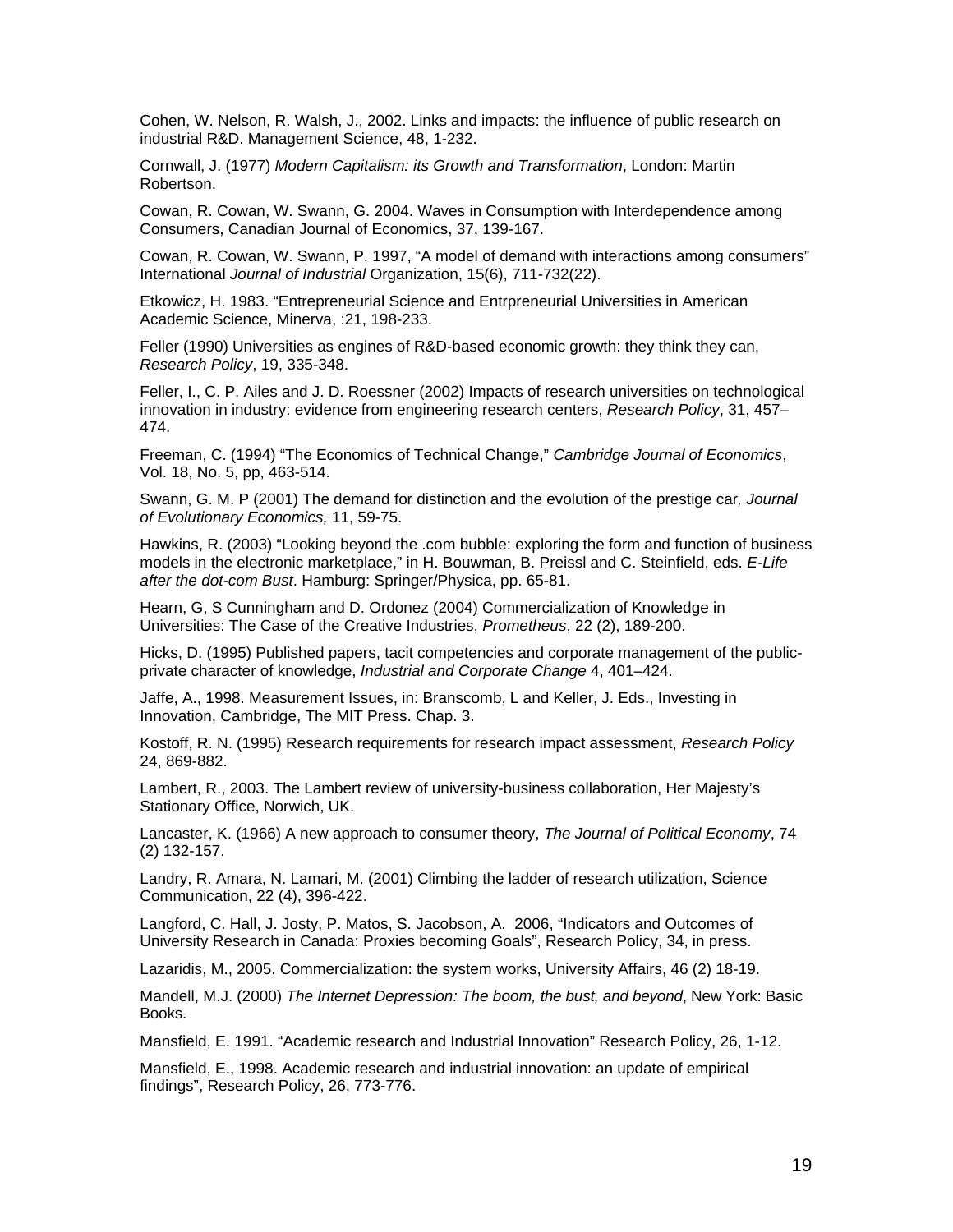Martin, B. Salter, A. 1996. "The Relationship Between Publically Funded Research and Economic Performance: A SPRU Review", Report prepared for HM Treasury, University of Sussex, Brighton, UK.

McMeekin, A., K. Green, M. Tomlinson & V. Walsh (2005*) Innovation by Demand: An Interdisciplinary Approach to the Study of Demand and its Role in Innovation*, Cheltenham: Edward Elgar.

Meyer, M., 2000. What is special about patent citations? Differences between scientific and patent citations", Scientometrics, 49 (1) 93–123.

Meyer, M., 2003. Academic patents as an indicator of useful research? A new approach to measure academic inventiveness. Research Evaluation, 12(1) 17-27.

Miles, I. Andersen,B. Boden, M. Howells, J. 2000, "Service Production and Intellectual Property", International Journal of Services Technology and Management, 1, 37-57.

Molas-Gallart, J. Salter, A. Patel, P. Scott, A. Duran, X., 2002. Measuring third stream activities: final report to the Russell Group Universities, SPRU, University of Sussex, Brighton, UK. Accessible at [http://www.clo.cam.ac.uk/documents/final\\_russell\\_report.pdf](http://www.clo.cam.ac.uk/documents/final_russell_report.pdf) accessed 14.6.2005.

Morrisette, R. Ostrovsky, Y. Picot, G. 2005. "Relative Wage Patterns among the Highly Educated in a Knowledge-based Economy", Research Paper, Catalogue # 11F019MIEN-232, Statistics Canada, Ottawa. pp. 28.

Mowery, D. Nelson, R. Sampat, B. Ziedonis, A. "The Growth of Patenting and Licensing by US Universities: An Assessment of the Effects of the Bayh-Dole Amendment" 2001. Research Policy, 30, 99-119.

Munn-Venn, T. (2006) « Lesons in Public Private Collaboraion : Improving Intreaction Between Individuals », Conference Board of Canada, Ottawa, 31 pp.

NCES, 2006. "Digest of Educational Statistics, 2005", National Center for Educational Statistics, US Department of Education, Washington, DC.

Nelson, R. (1966) Economics, learning and the economics of parallel R&D, Review of Economics and Statistics, 43, 351-64.

Nelson, R. 1987. "Understanding Technical Change as an Evolutionary process", North-Holland, Amsterdam

Nelson, R. A. Peterhansel & B Sampat (2001) Why and how innovations get adopted : a tale of four models, *Industrial and Corporate Change*, 13 (5), 679-699.

Nelson, R. and Winter, S. 1977. "In Search of a Useful Theory of Innovation", Research Policy, 6, 36-76.

Nelson, R. Winter, S. 1982. "An Evolutionary Theory of Economic Growth", Harvard University Press, Cambridge, MA.

NSF, 2006. "Science and Engineering Indicators, 2006". Division of Science Resources Statistics, National Science Foundation, Washington, DC.

OECD, 2006 « Main Science and technology Indicators, 2006 » Directorate for Science, Technology and Industry, Organization for Economic Cooperation and Development, Paris.

Reamer, A. Icerman, L, Youtie, J., 2003. Technology transfer and commercialization: their role in economic development, Economic Development Administration, U.S. Department of Commerce, Washington.

Roehrich, G. (2004) Consumer innovativeness: Concepts and measurements, *Journal of Business Research* 57 (2004) 671– 677.